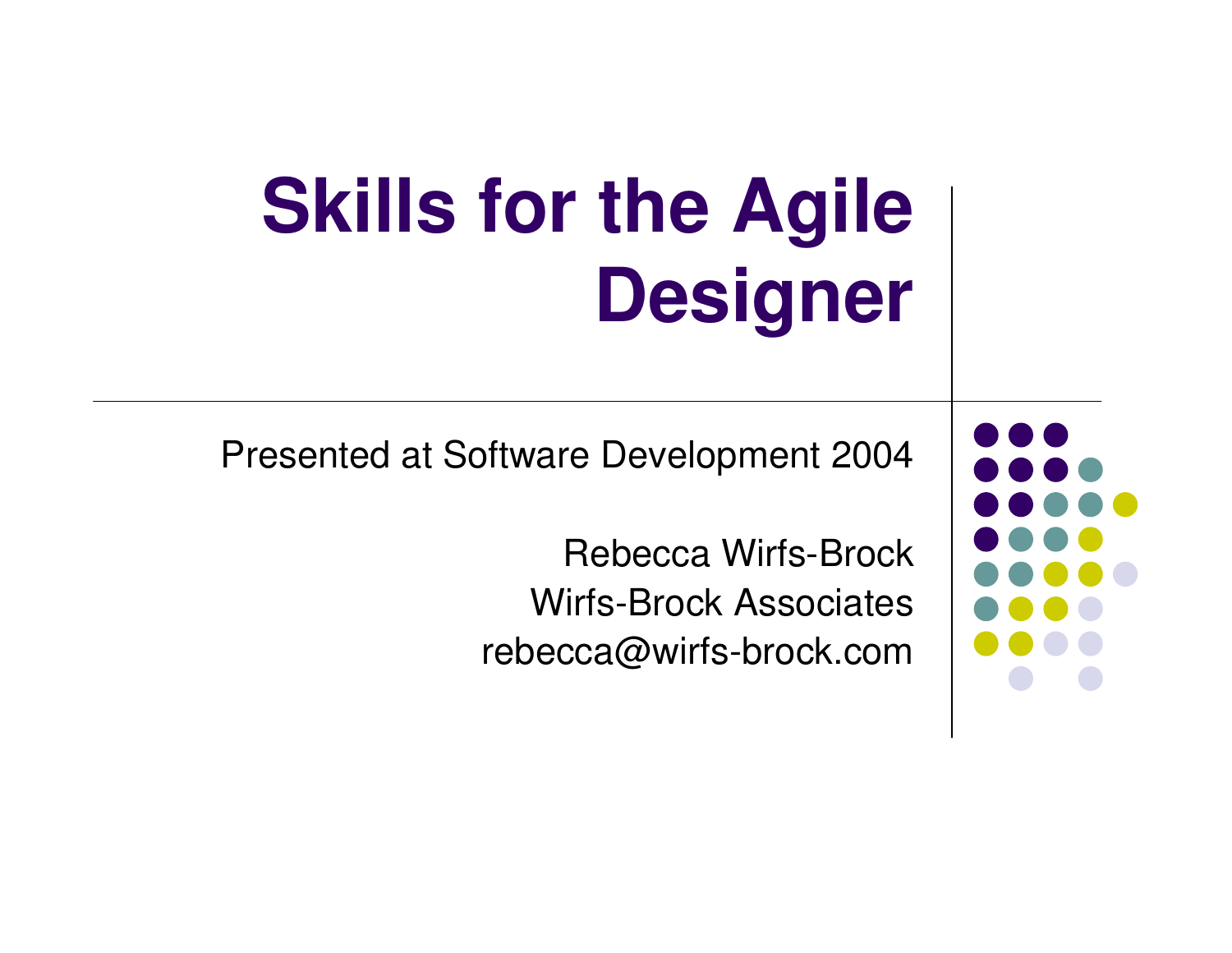## **Agenda**

- $\bullet$ • What is agility?
- $\bullet$ **• Tools for seeing**
- $\bullet$ Tools for shaping solutions
- $\bullet$ Agility and Design Rhythms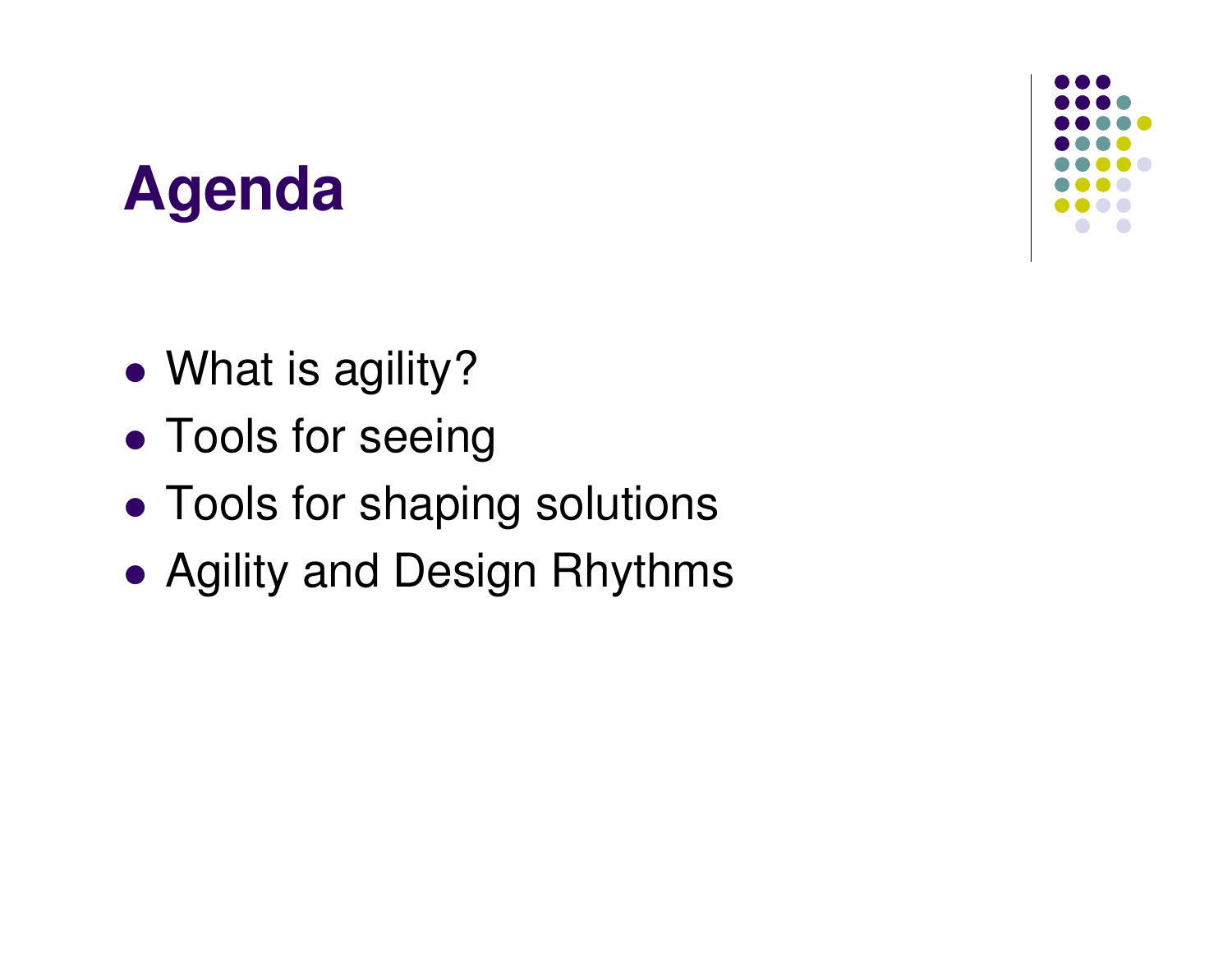## **Agility Means Finding <sup>a</sup> Balance**



Those who pursue agile development practices, "seek to restore credibility to the concept of methodology. We want to restore a balance. We accept modeling, but not in order to file some diagram in <sup>a</sup> dusty corporate repository. We accept documentation, but not hundreds of pages of never-maintained and rarely used tomes. We plan, but recognize the limits of planning in a turbulent environment." — Jim **Highsmith**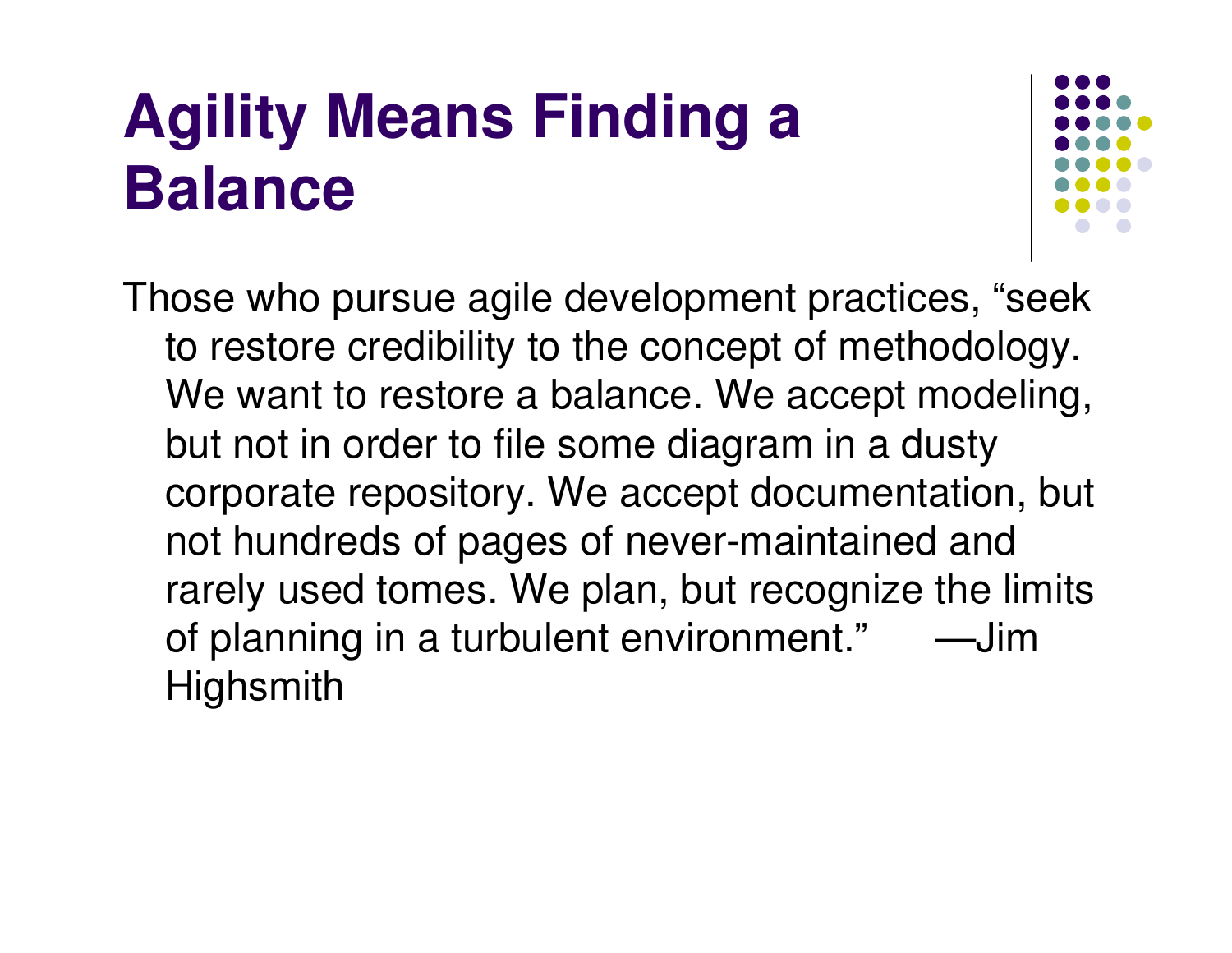#### **Disturbing Beliefs and Trends iii**



Some mistakenly equate agility with following these practices:

- $\bullet$ Problem solving must occur in two week increments.
- $\bullet$ Only talking informally about code " s m ells " instead of having deeper design discussions.
- Equating coding with designing and thinking the only way to improve a design is to refactor the code.
- $\bullet$ Doing whatever works without regard to process.
- $\bullet$ Equating Formal = Bad & Informal = Good.
- $\bullet$ Believing that upfront design and design documentation add no value.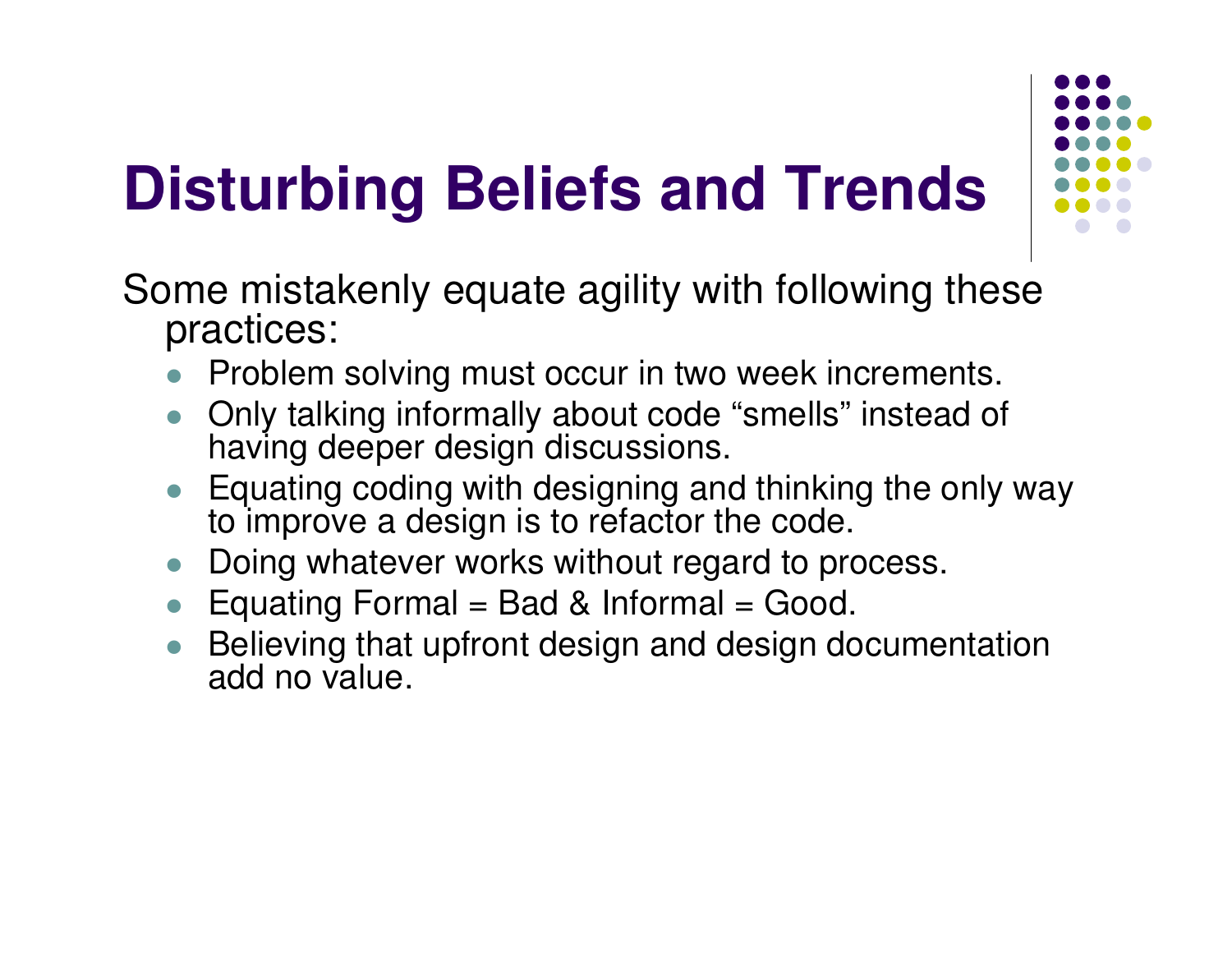## What Fueled these Trends

- Analysis paralysis.
- Endless high-level discussions with little regard for implementation concerns.
- Not appreciating the value of code. Code restructuring *does* add value. Design doesn't stop when coding starts. Cleaning up code helps preserve design integrity.
- Not acknowledging that being formal or precise takes time and isn't always needed.
- Piles of models. No useful results. Many design artifacts that are never read.
- Hope that if extra stuff is omitted, we'll get to market sooner.

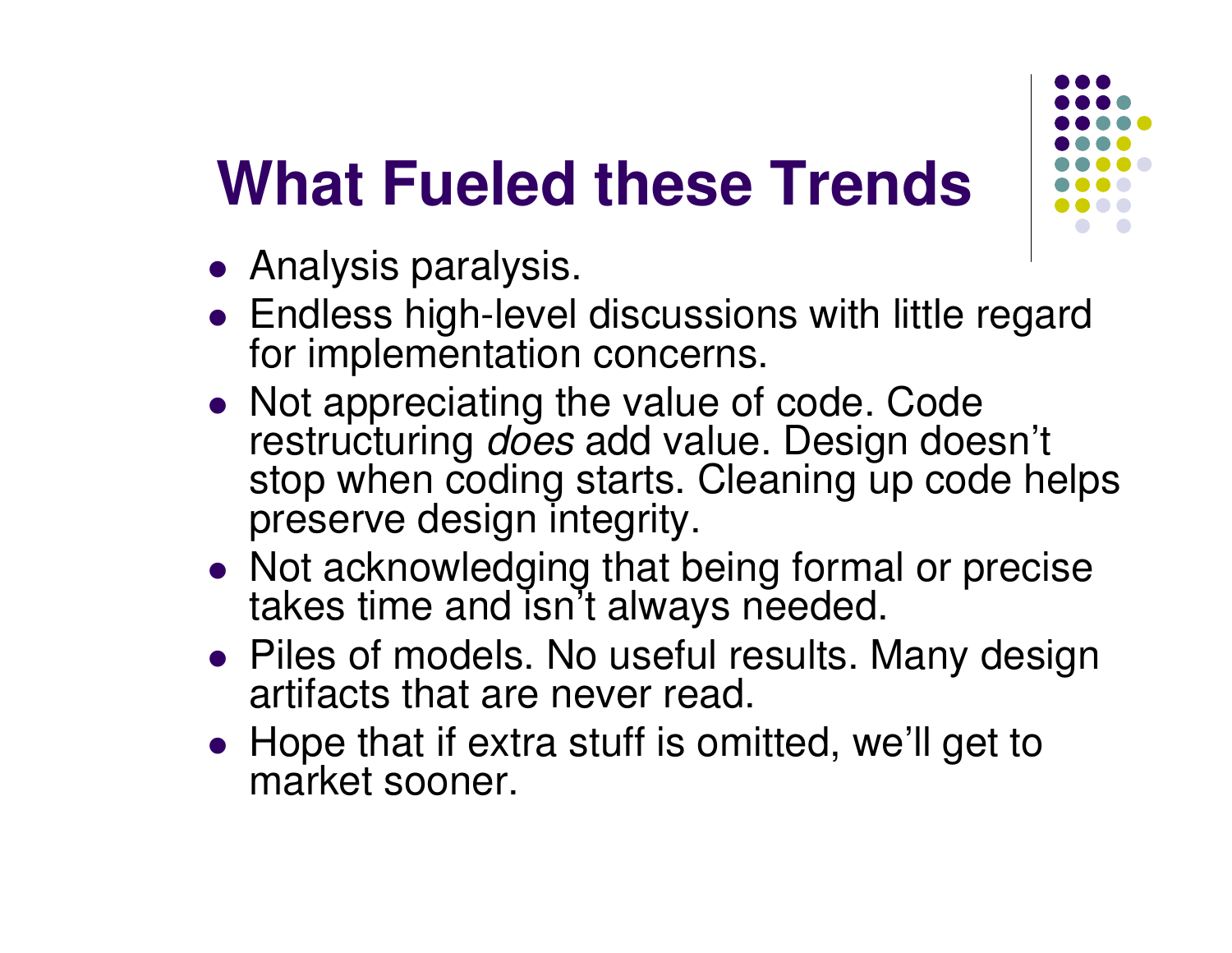# **Tools for Seeing**

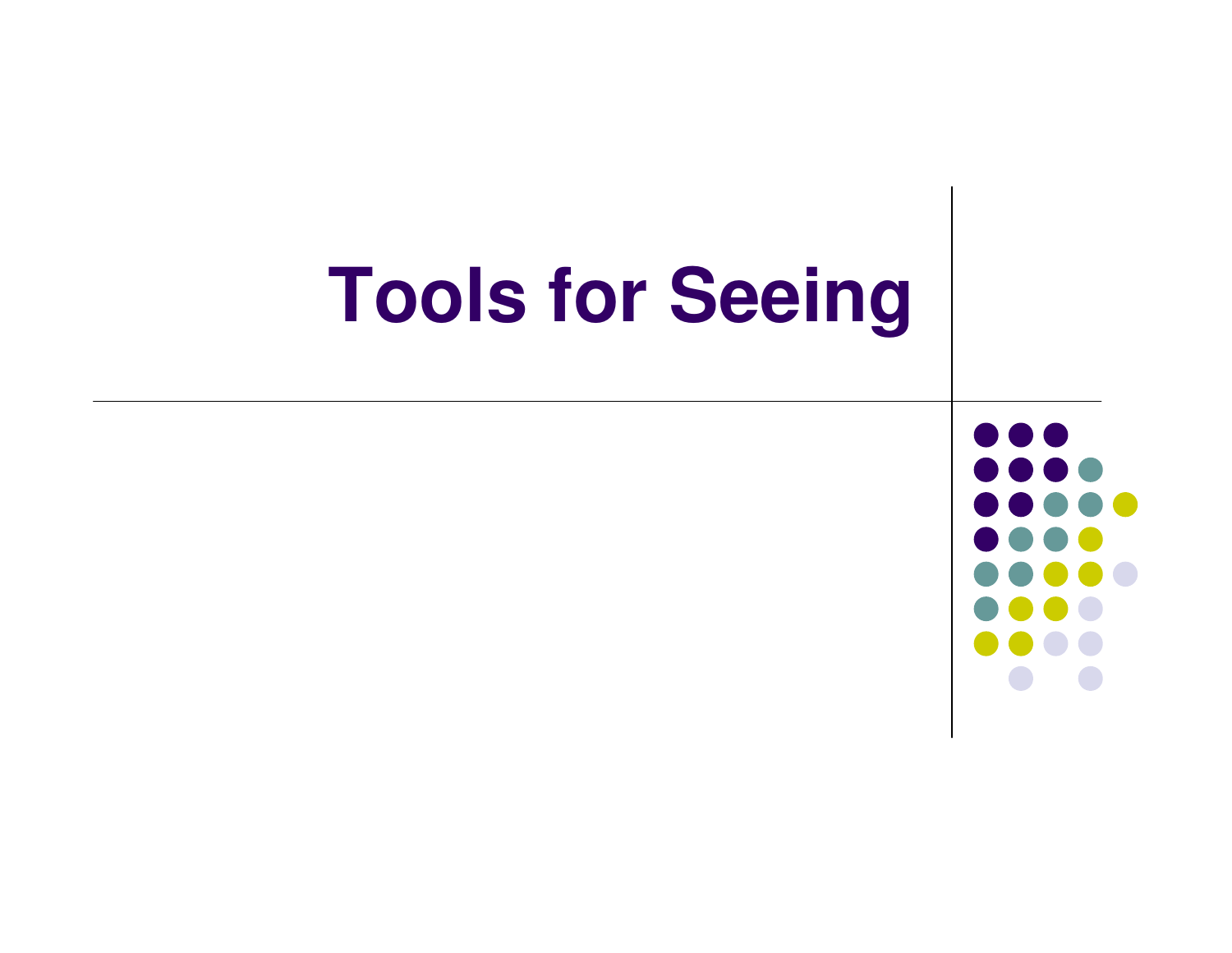## **How** *Do* **You Learn to Be An Agile Designer?**

- $\bullet$ • Practice seeing the nature of the design problem.
- $\bullet$  Learn fundamental strategies for producing acceptable solutions.
- $\bullet$  Use patterns and good design techniques. Explore and study good designs.
- $\bullet$  Examine your results. Maintain <sup>a</sup> healthy curiosity.

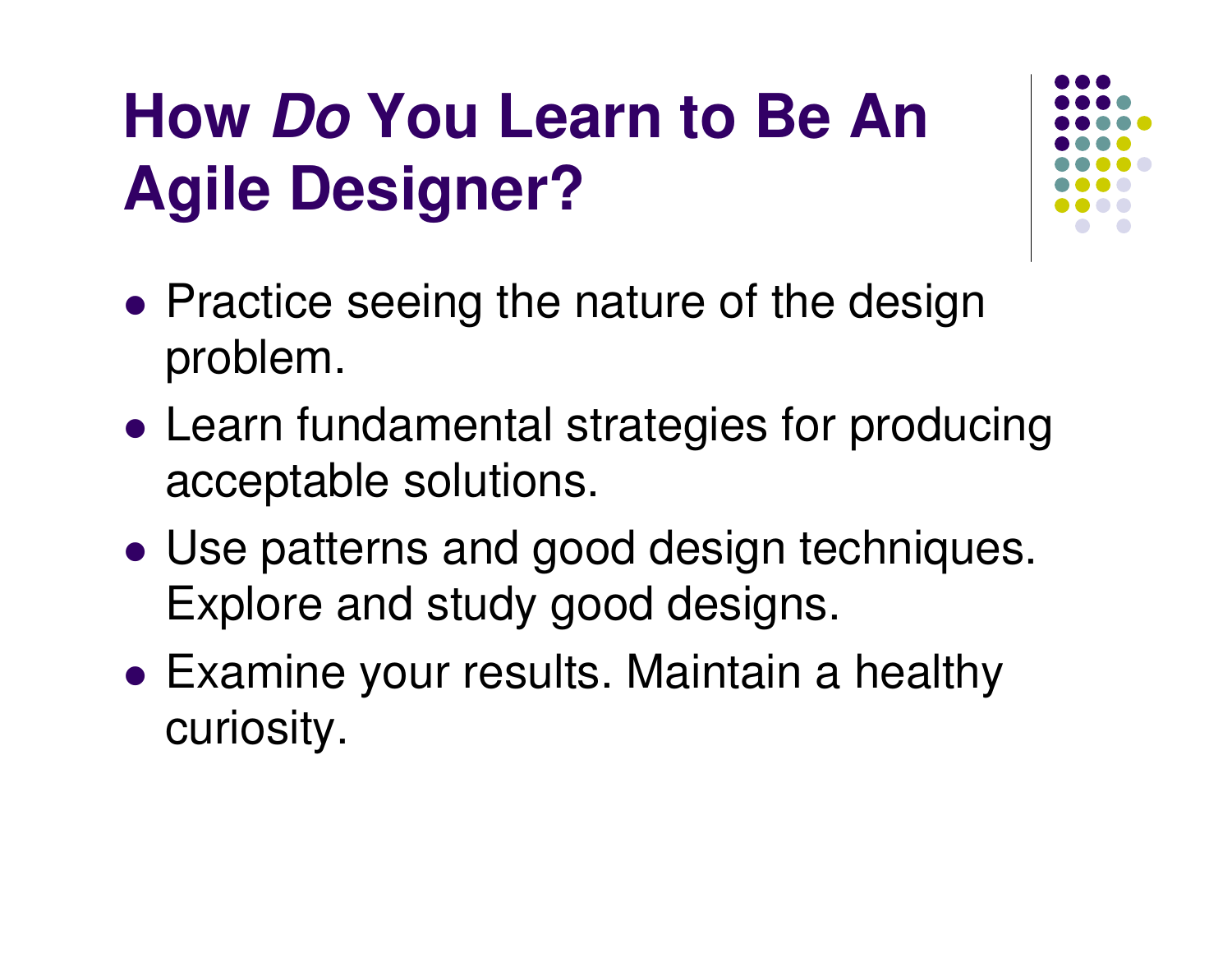#### **How Responsibilityiii-Driven iDesigners See i**



An object supports one or more roles. A class implements one or more roles. Roles can be stereotyped. Stereotypes are purposeful sim plific a tio n s:

- $\bullet$ • Information holder - knows and provides information
- $\bullet$ Structurer - maintains relationships between objects and information about those relationships
- $\bullet$ Service provider - performs work and, in general, offers services
- $\bullet$ Coordinator - reacts to events by delegating tasks to ot hers
- $\bullet$ Controller - makes decisions and closely directs others' actions
- $\bullet$ • Interfacer - transforms information and requests between parts of a system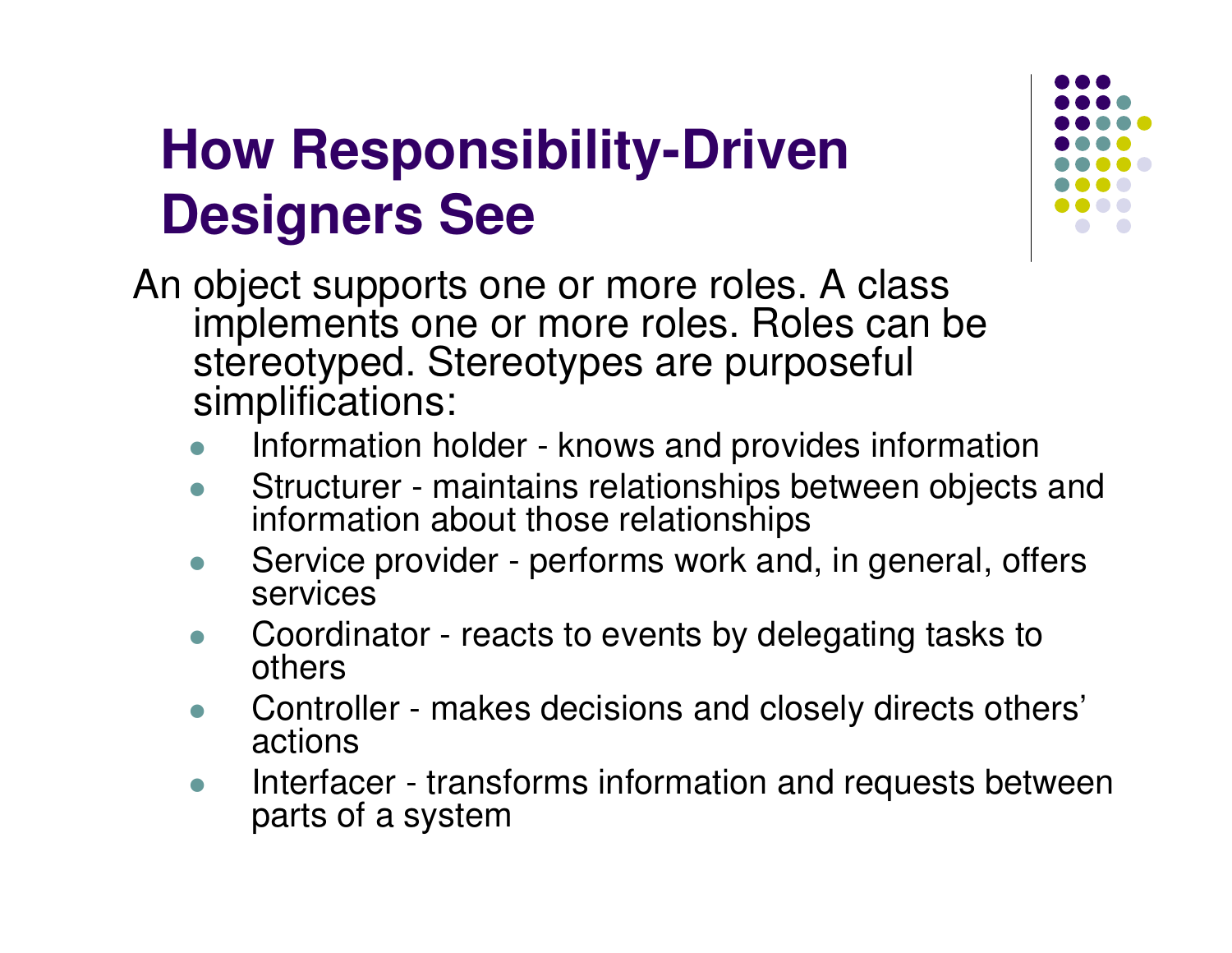### **The Generative Power of Role Stereotypes**

- Pushing on an object's stereotype(s) leads to initial responsibilities and collaborators.
	- Ask of <sup>a</sup> service provider, "what requests should it handle?" Turn around and state these as responsibilities for "doing" or "performing" specific services.
	- What duties does an interfacer have for translating information and requests from one part of the system to another (and translating between different parts of an application)?
	- $\bullet$  What important events does <sup>a</sup> controller handle and what other objects does it direct?
- Blending stereotypes makes objects smarter.

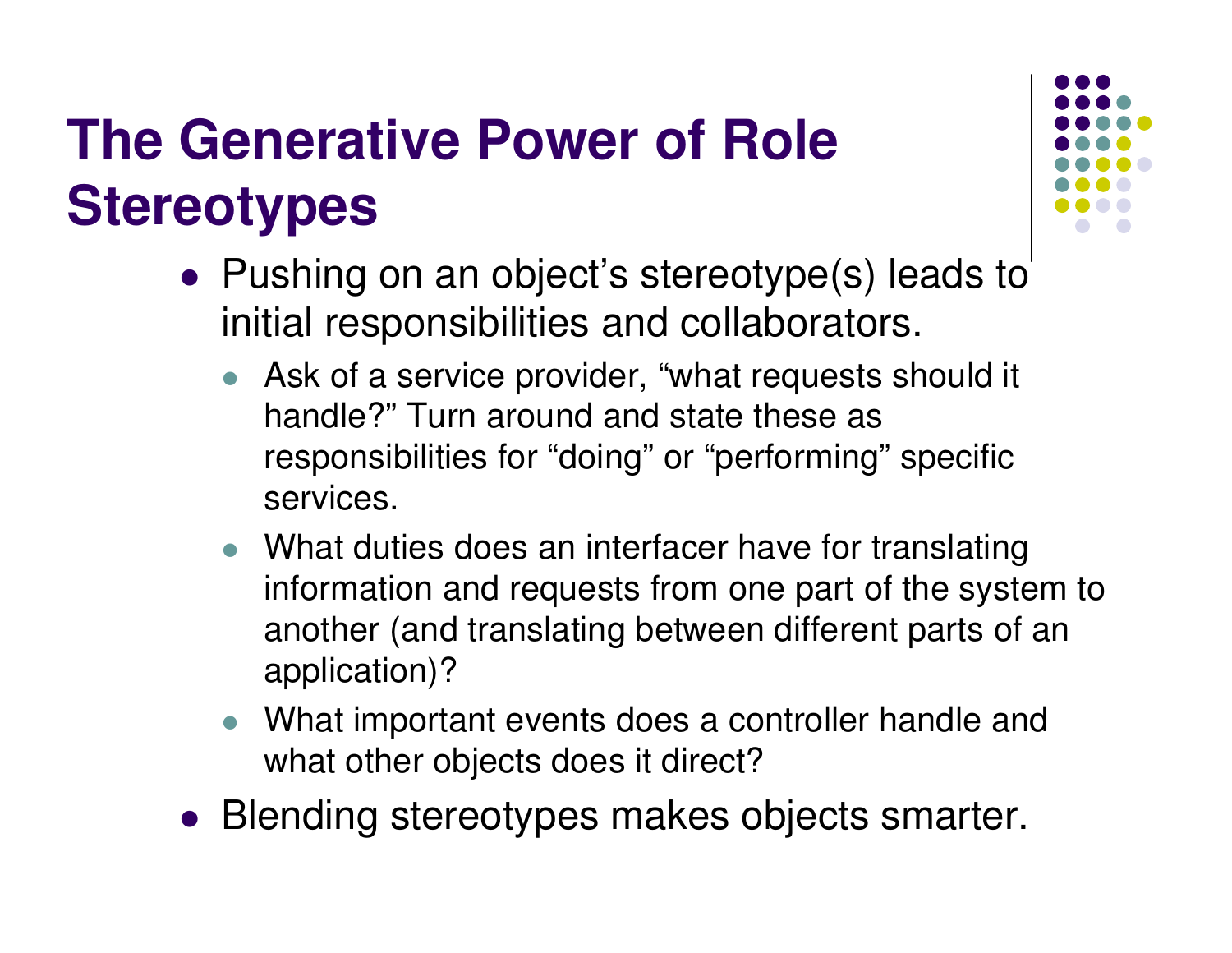## **How Peter Coad Sees...**



InformIT Sept. 26, 2002

+mi\_assessWRTNext:void +mi\_comparePlanVsActual:void +listMls:int +assessAcrossMis:int

Pink << moment-interval >> represents events or activities that we need to keep track of for business or legal reasons

Yellow <<role>> classes represent a way of participating in an event or activity by a green entity

Green entity classes are categorized into << party>>, << place >>, and <<thing>>

Blue << description >> represents a description of some physical thing

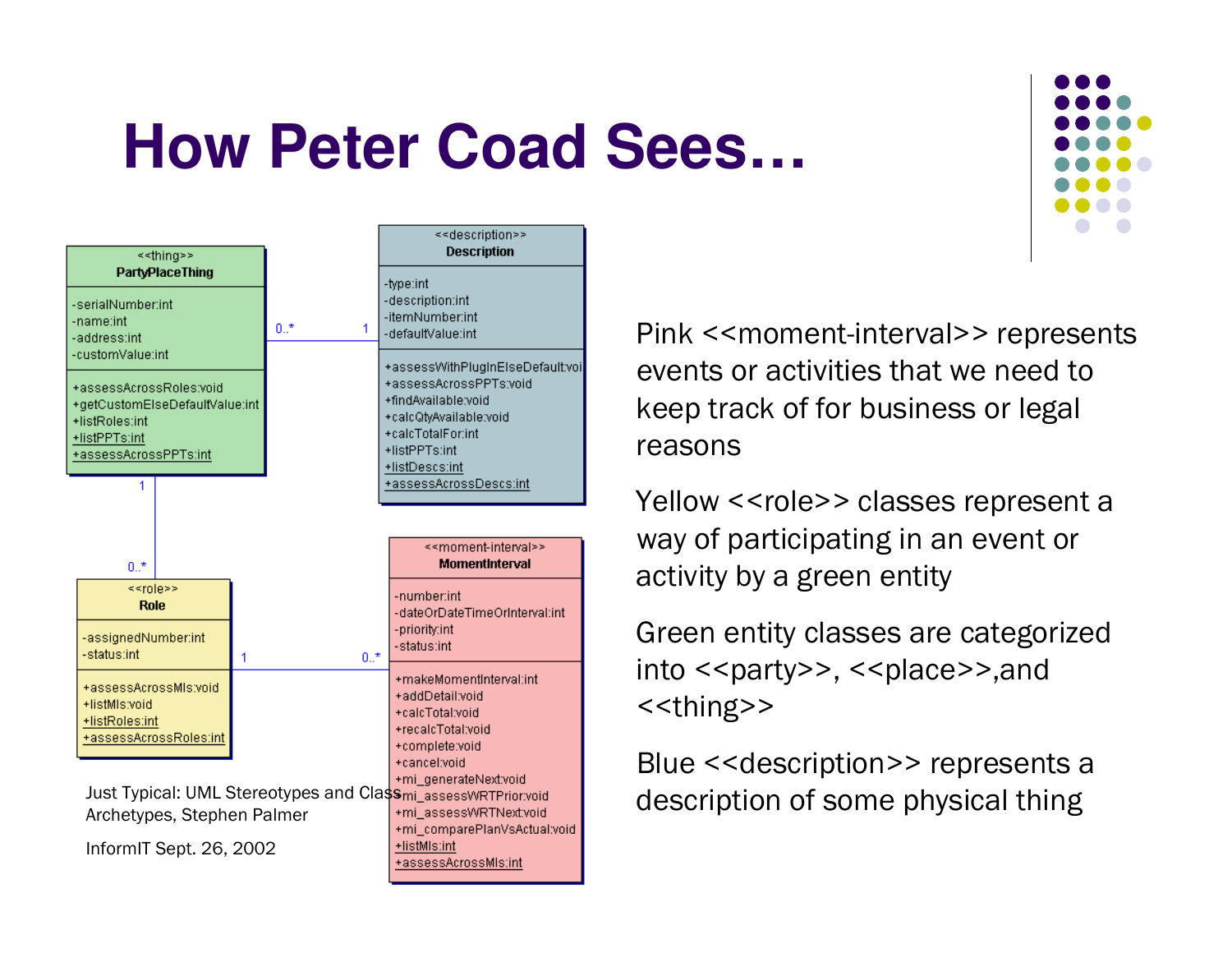## **How Ivar Jacobson Classifies**



Early analysis stereotypes from Objectory and now part of

**RUP** 



<<entity>> -

An entity is passive. It does not initiate any action. --



<<control>>

A control object controls |<br>|<br>| nteractions between a collection |<br>|<br>| of objects. It usually corresponds to a use case.



<<boundary>>

A boundary object lies on the periphery of the system. It nteracts with all 3 kinds of objects.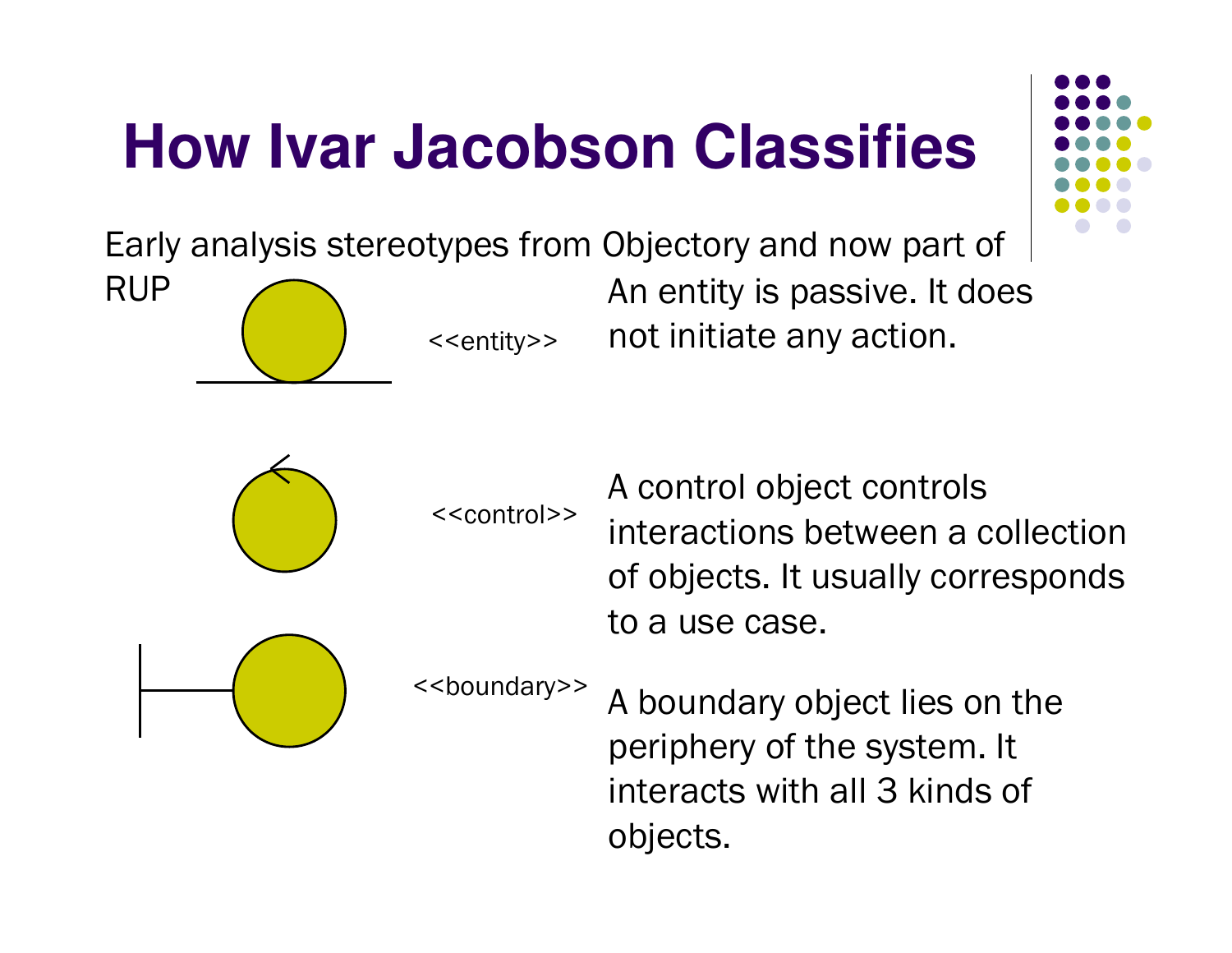### **Seeing Should Generate iDesign Ideas i**



Classification is useful but not an end unto itself…role stereotypes, "seeing in color", and finding a role in a pattern help you generate design ideas:

- $\bullet$ ""Black-and-white conveys basic information. Color reaches out and grabs you." –Peter Coad
- $\bullet$ " "...archetype[s] have more or less the same sort of attributes and operations and tend to interact with other archetypes in generally predictable ways. These patterns of characteristics and behavior can help us very ... quickly identify attributes and operations... and give us increased confidence in the structure of our code." –Stephen Palmer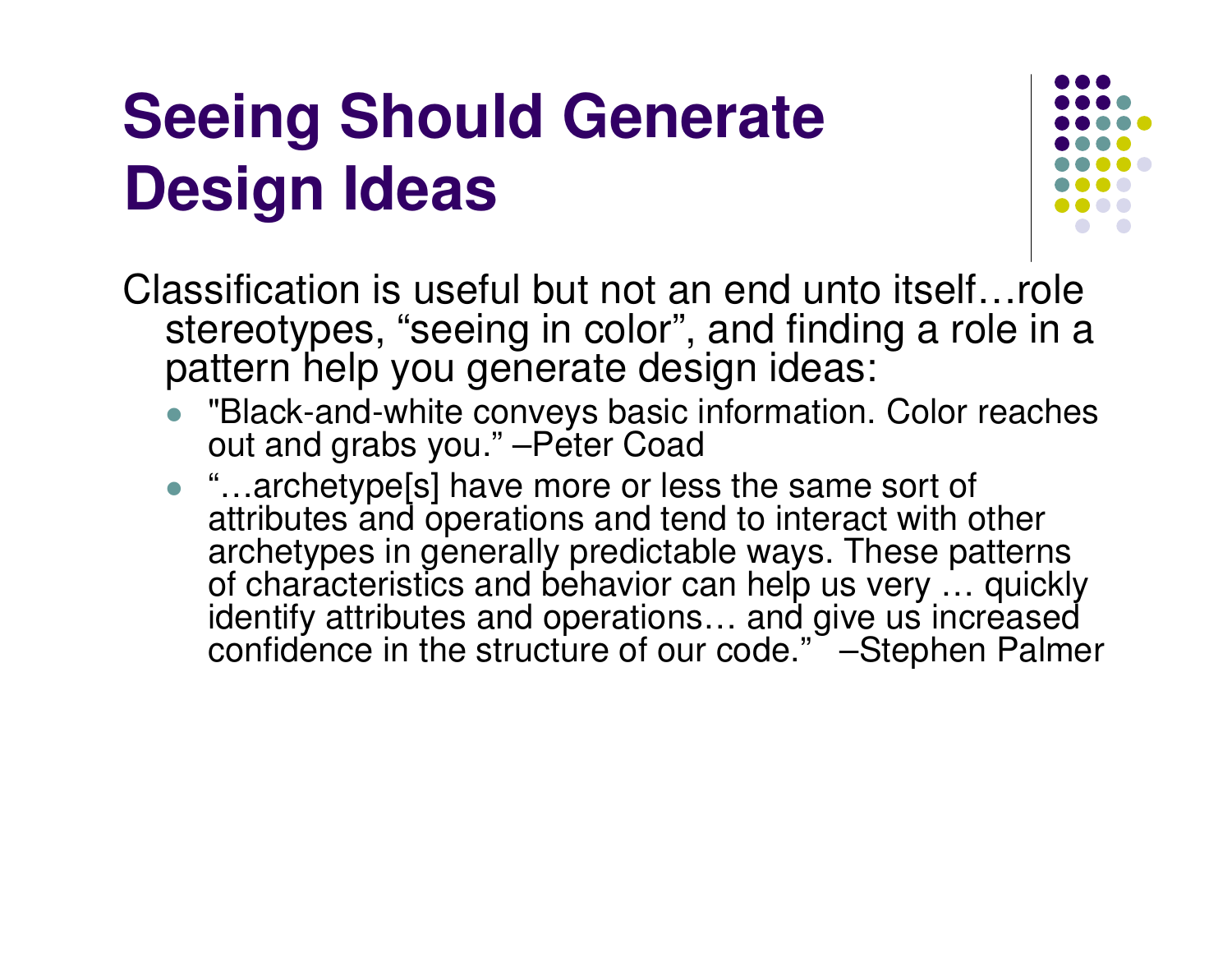# **Seeing at Different Abstraction Levels**



View objects and behavior at different levels:

- At the *conceptual* level, an object is <sup>a</sup> set of responsibilities
- At the *specification* level, an object is <sup>a</sup> set of methods that can be invoked by other objects or itself
- At the *implementation* level, an object is code and data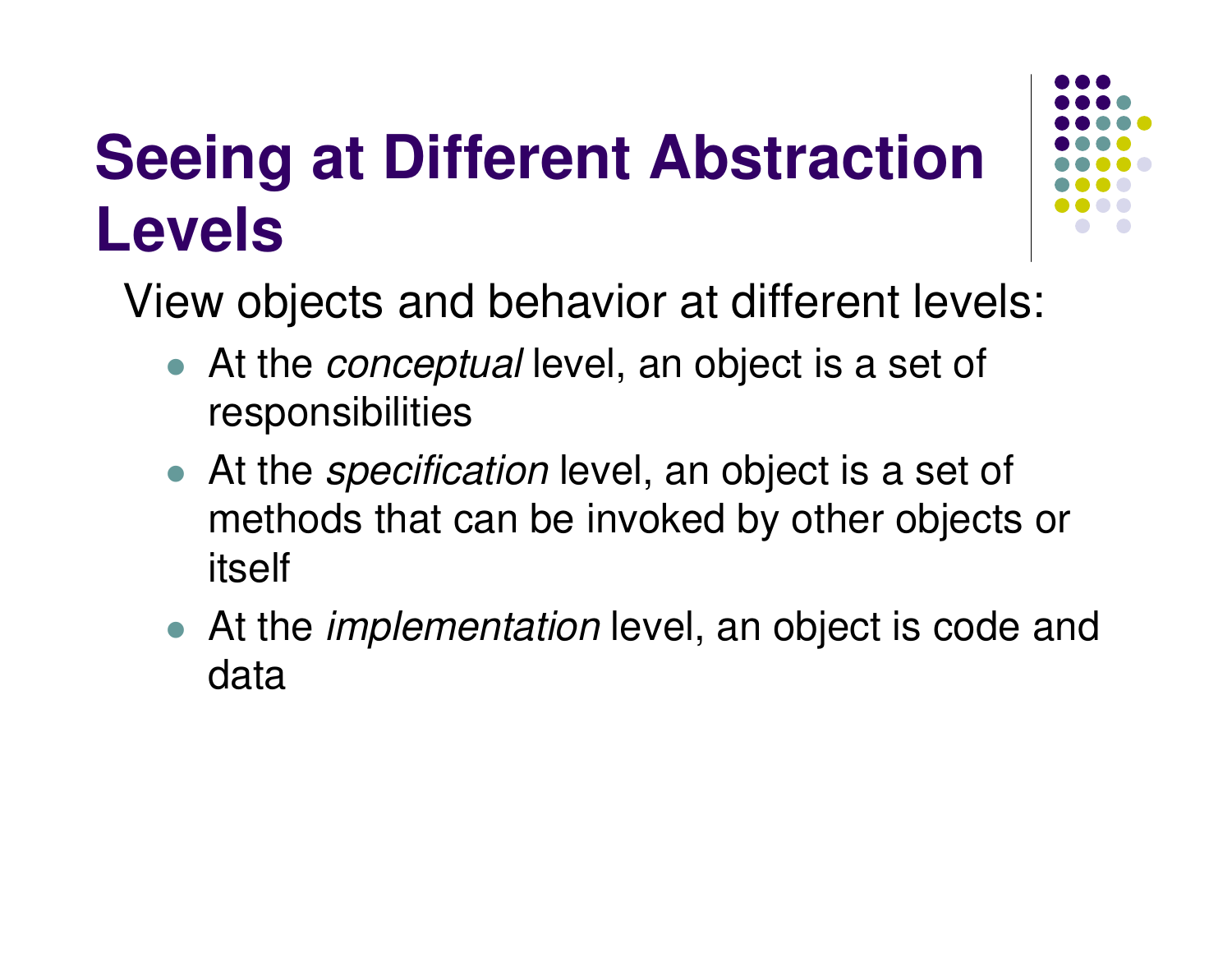#### **Pull Up a Leve lll**Reverse engineer a class into responsibilities...



#### **The Java Calen dar class**

Internally, Calendar keeps track of <sup>a</sup> point in time in two ways. First, <sup>a</sup> "raw" value is maintained, which is simply <sup>a</sup> count of milliseconds since midnight, January 1, 1970 G MT, or, in other words, <sup>a</sup> Date object. Second, the calendar keeps track of <sup>a</sup> number of fields, which are the values that are specific to the Calendar type. These are values such as day of the week, day of the month, and month. The raw millisecond value can be calculated from the field values, or vice versa.

Calendar also defines <sup>a</sup> number of symbolic constants. They represen<sup>t</sup> either fields or values. For example, MONTH is a field constant. It can be passed to get() and set() to retrieve and adjust the month. A U G UST, on the other hand, represents <sup>a</sup> particular month value. Calling get(Calendar.M ONT H) could return Calendar.A UGUST.

#### **Calendar Methods**

#### **p u blic int getFirstDayOfWeek()**

This method returns the day that is considered the beginning of the week for this Calendar. This value is determined by the Locale of this Calendar. For example, the first day of the week in the United States is Sunday, while in France it is Monday.

#### **p u blic abstract int getGreatestMinim u m(int field)**

This method returns the highest minimum value for the given time field, if the field has <sup>a</sup> range of minimum values. If the field does not have <sup>a</sup> range of minimum values, this method is equivalent to getMinimum().

#### **p ublic abstract int getLeastMaxim um(int field)**

This method returns the lowest maximum value for the given time field, if the field has <sup>a</sup> range of maximum values. If the field does not have <sup>a</sup> range of maximum values, this method is equivalent to getMaximum(). For example, for <sup>a</sup> GregorianCalendar, the lowest maximum value of DATE\_OF\_MONTH is 28.

#### **p ublic abstract int getMaxim um(int field)**

This method returns the maximum value for the given time field. For example, for <sup>a</sup> GregorianCalendar, the maximum value of D ATE\_O F\_M ONTH is 31.

#### **p u blic final void set(int year, int month, int date)**

This method sets the values of the year, month, and day-of-the-month fields of this Calendar.

public final void set(int year, int month, int date, int hour, int minute) This method sets the values of the year, month, day-of-the-month, hour, and minute fields of this Calendar.

#### public final void set(int year, int month, int date, int hour, int minute, int I second)

This method sets the values of the year, month, day-of-the-month, hour, minute, and second fields of this Calendar.

#### **p ublic void setFirstDayofWeek(int value)**

This method sets the day that is considered the beginning of the week for this Calendar. This value should be determined by the Locale of this Calendar. For example, the first day of the week in the United States is Sunday; in France it's Monday.

#### **p u blic void setLenient(boolean lenient)**

This method sets the leniency of this Calendar. A value of false specifies that the Calendar throws exceptions when questionable data is passed to it, while <sup>a</sup> value of true indicates that the Calendar makes its best guess to interpret questionable data. For example, if the Calendar is being lenient, <sup>a</sup> date such as March 135, 1997 is interpreted as the 135th day after March 1, 1997.

#### **p ublic void setMinimalDaysIn FirstWeek(int value)**

This method sets the minimum number of days in the first week of the year. For example, <sup>a</sup> value of 7 indicates the first week of the year must be <sup>a</sup> full week, while <sup>a</sup> value of 1 indicates the first week of the year can contain <sup>a</sup> single day. This value should be determined by the Locale of this Calendar.

#### **p ublic final void setTime(Date date)**

This method sets the point in time that is represented by this

Calendar.

#### **p u blic void setTimeZone(TimeZone value)**

This method is used to set the time zone of this Calendar.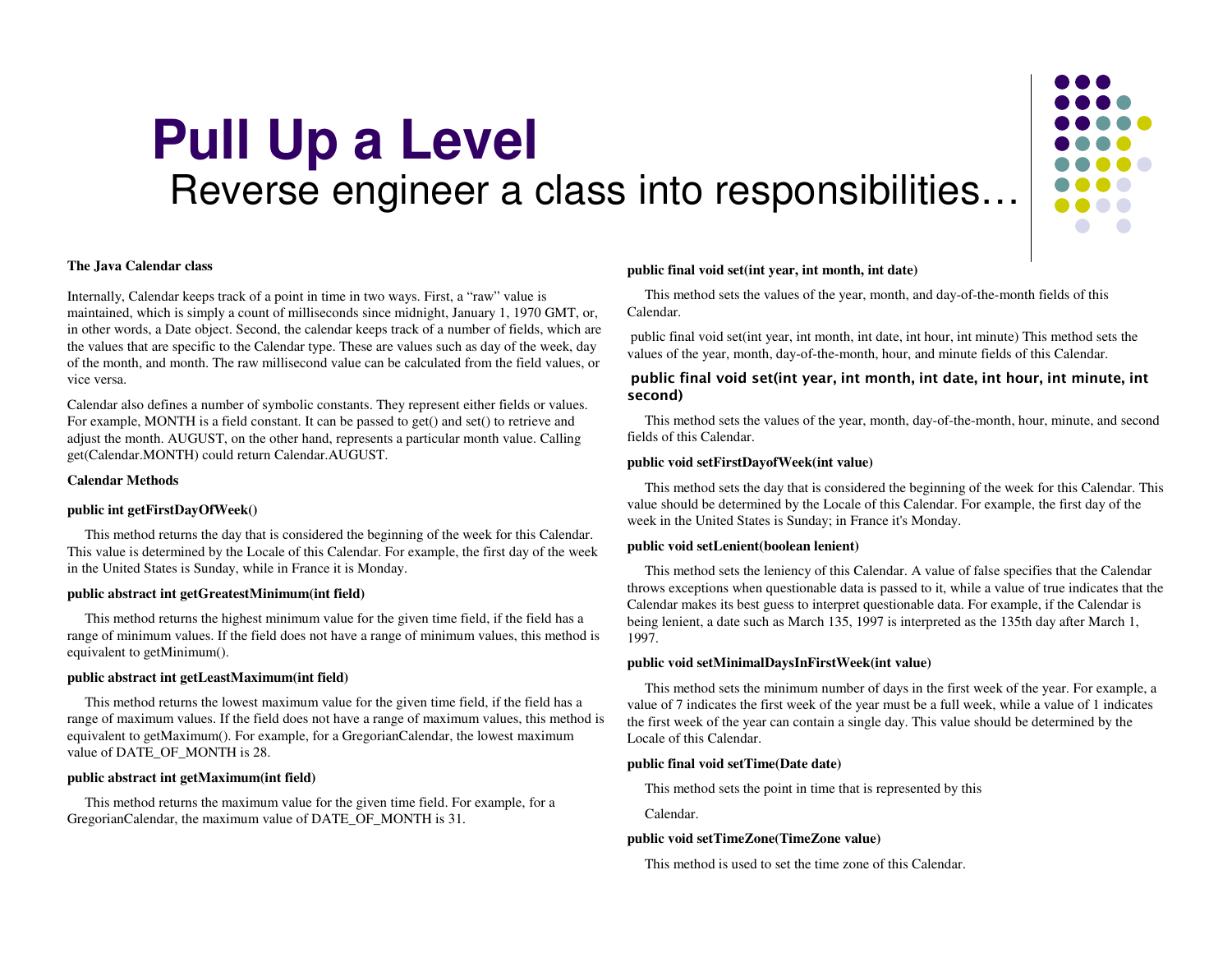## **To Get The General Picture: Calendar Revealed**

| Calendar                     |        |
|------------------------------|--------|
| Represents a calendar system | Date   |
| Performs date arithmetic     | Locale |
| Compares dates               |        |
| Knows locale information     |        |
|                              |        |
|                              |        |
|                              |        |
|                              |        |

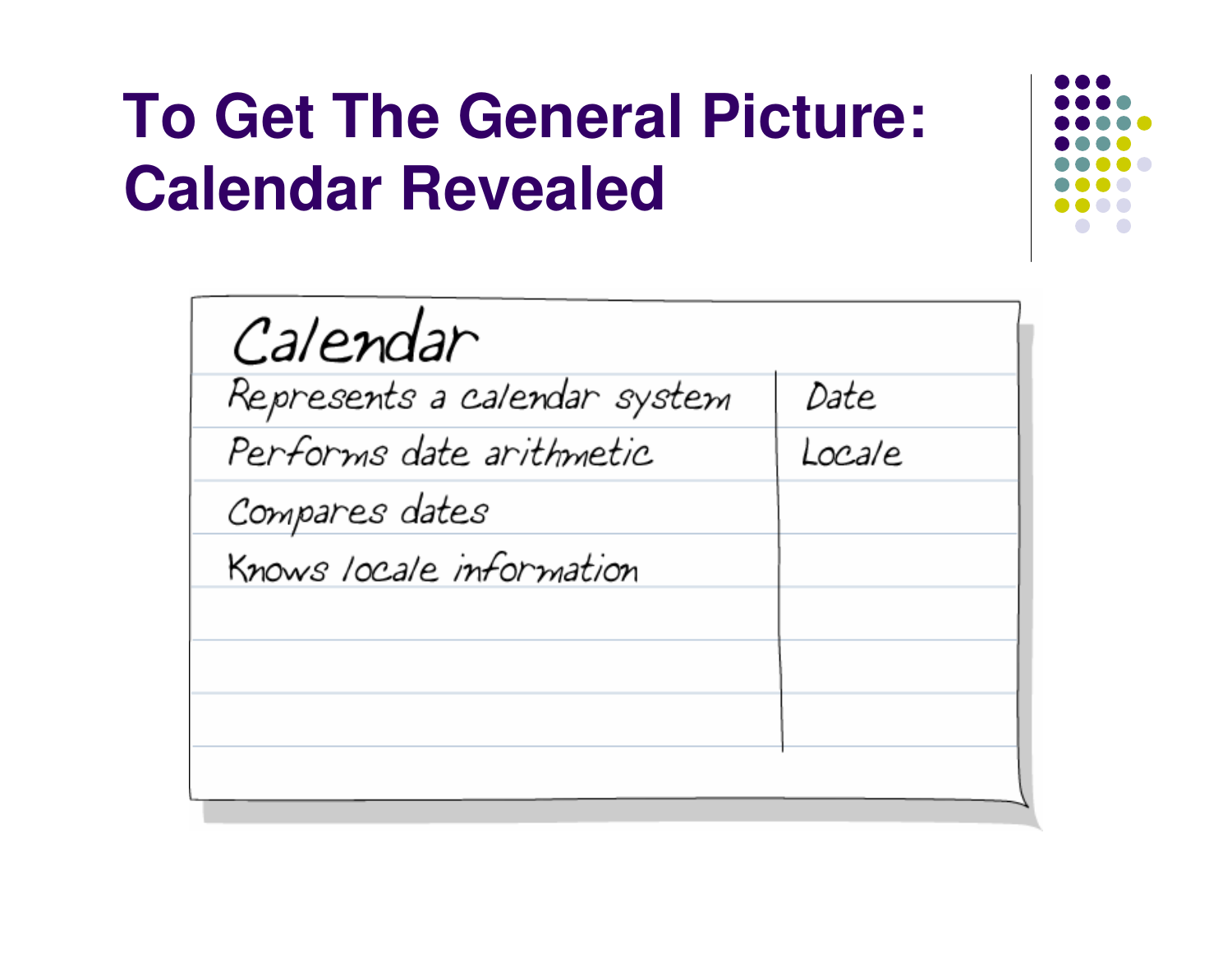#### **Tools for Shap i n g Solutions i**

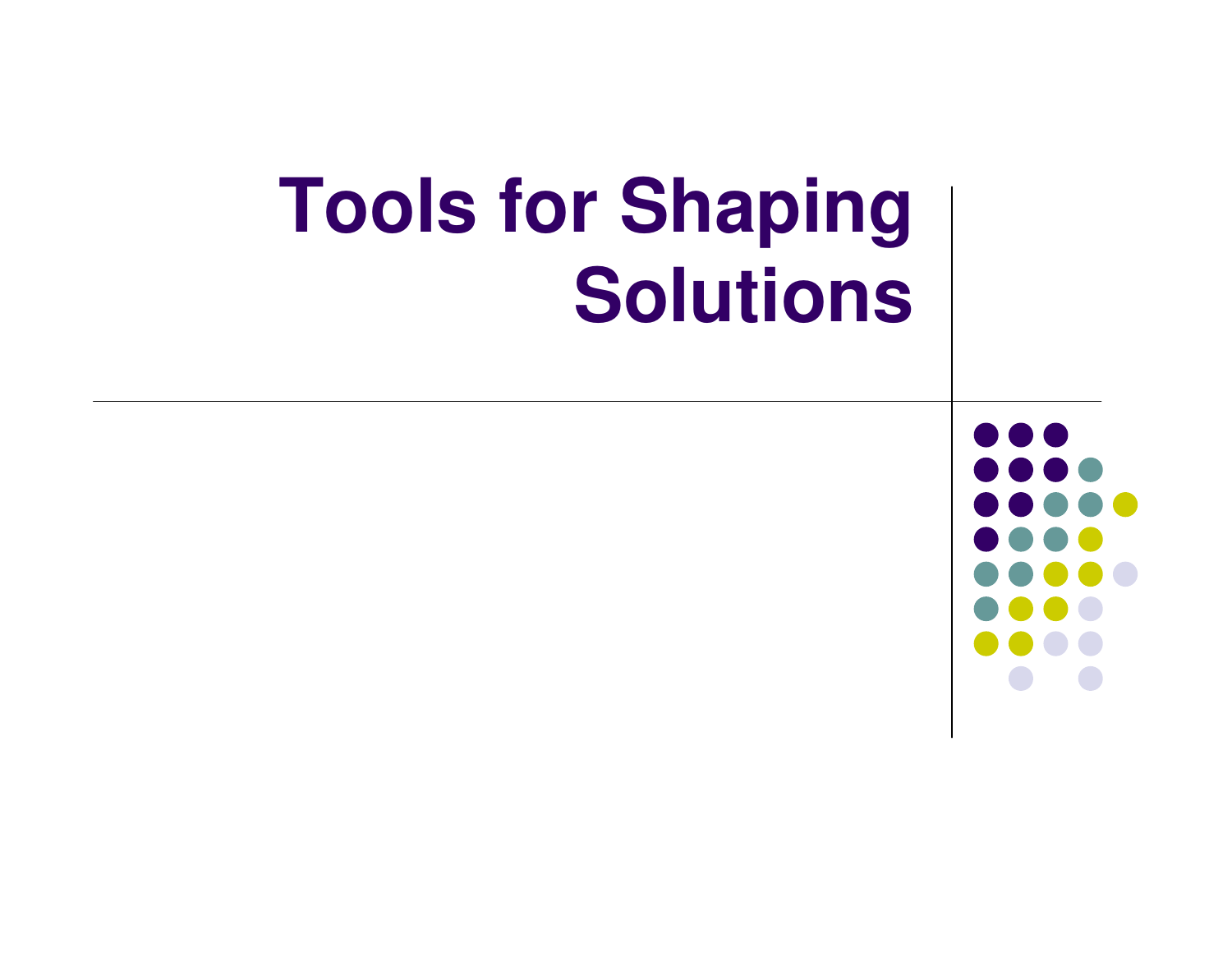## **Traits of An Agile Designer**

- $\bullet$  Understands the nature of the problem and reflects it in the solution
- $\bullet$ • Doesn't fudge on complexity
- $\bullet$  Doesn't blindly apply design patterns as "best solutions"
- $\bullet$ Uses patterns as archetypes
- $\bullet$ Explores alternatives
- $\bullet$ Develops <sup>a</sup> consistent control style
- Has a sense of aesthetics and compromises them when time gets tight

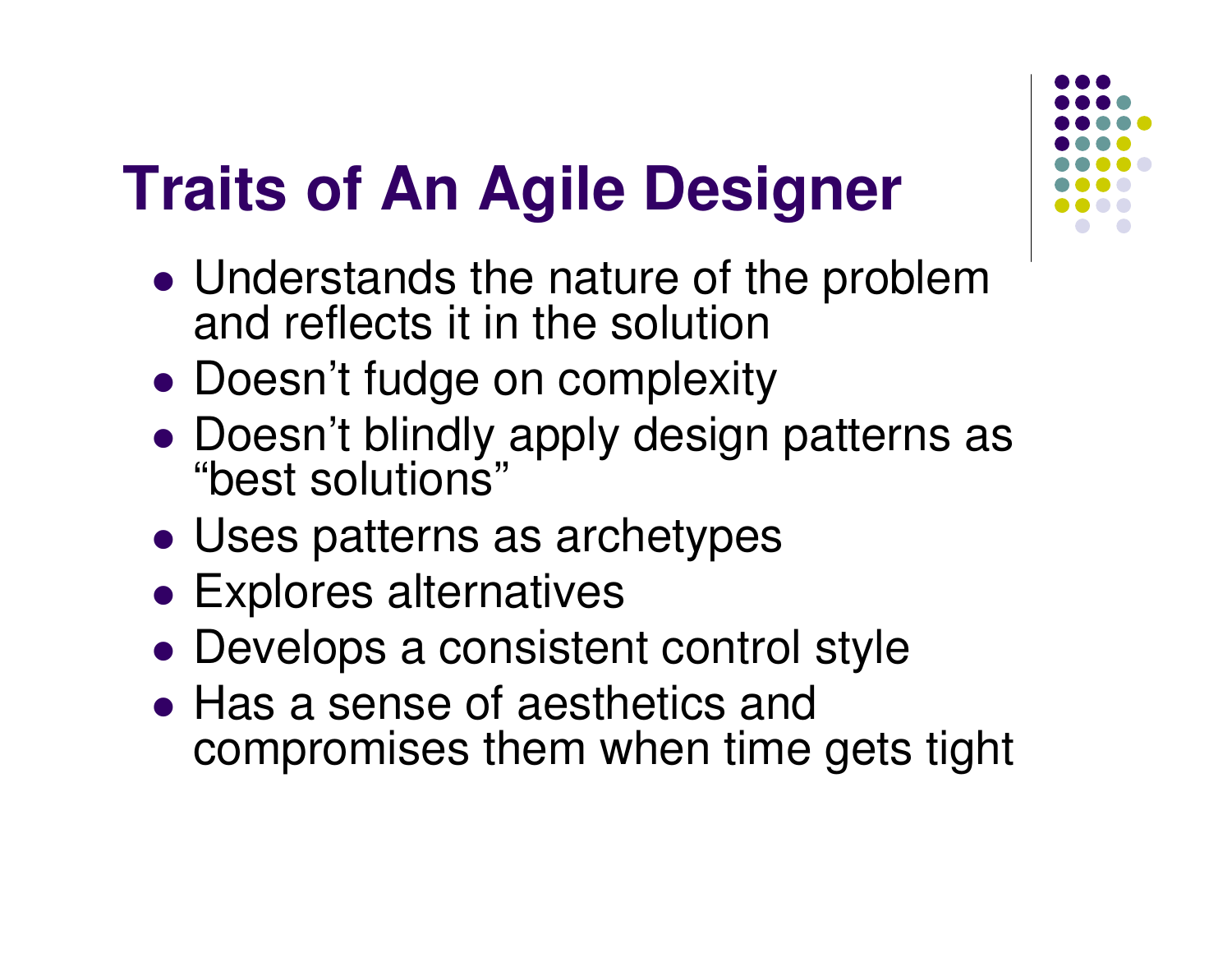#### Frame Your Design Problems **i**

- Software systems can be thought of a set of related and interconnected subp r o ble m s ——and as a consequence may be comprised of several different problem frames. Each different class of problem has different concerns and design issues. "When you turn on a light, you probably think of your movement of the control button and the
	- illumination of the light as a single event. In fact, of course, something more complex is going on."
		- Michael Jackson

"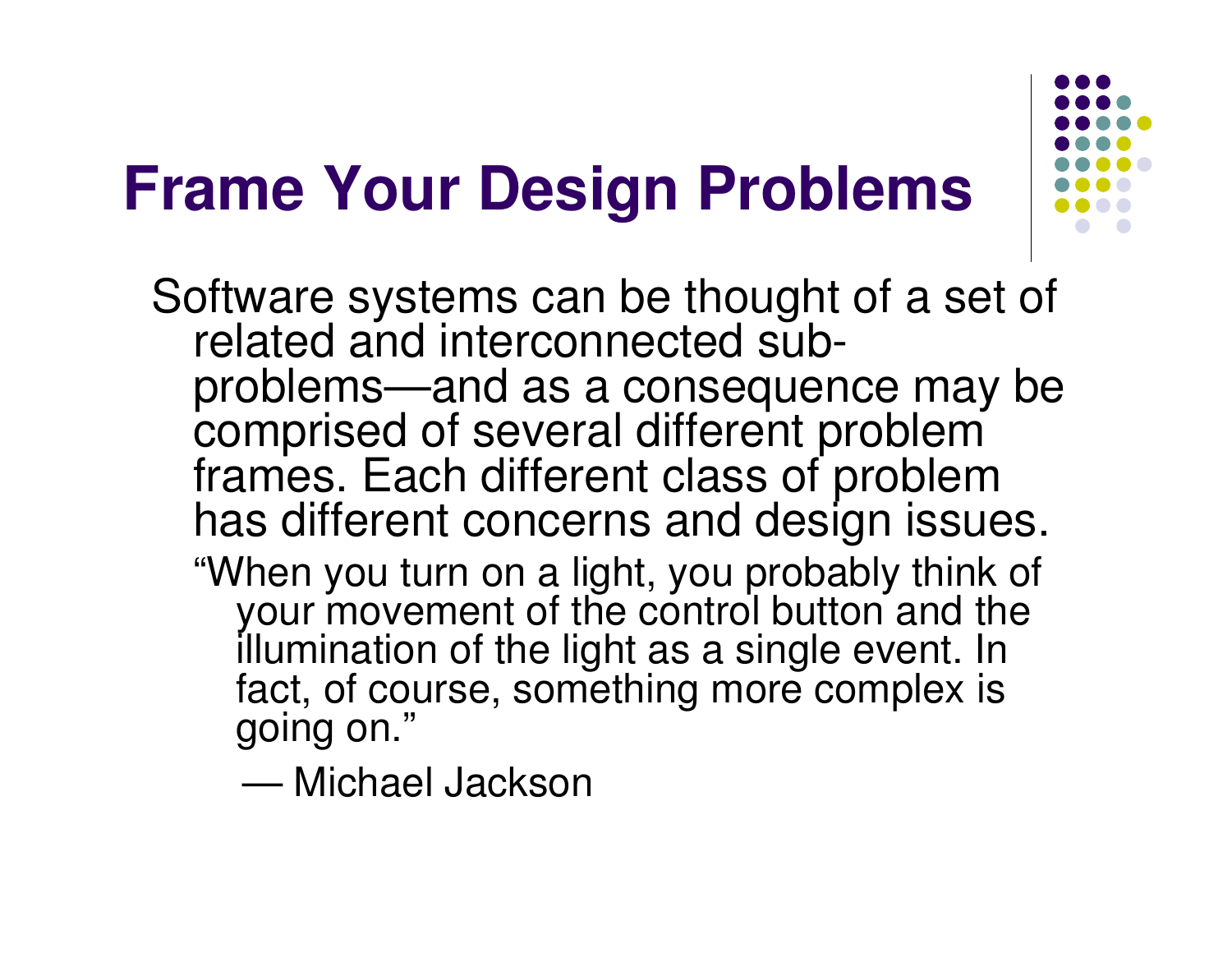### **5 Problem Frames**



- **Control Problems** controlling state changes of external devices or machinery.
- **Connection Problems** receiving or transmitting information indirectly through <sup>a</sup> connection.
- **Information Display Problems** presenting information in response to queries about things and events known by your software.
- **Workpiece Problems** allows users to create and manipulate computer-processable objects or "workpieces." Just like <sup>a</sup> lathe is <sup>a</sup> tool for woodworking, software help users create documents, compile programs, compose music, perform calculations, manipulate images….
- **Transformation Problems** converting input to one or more output formats.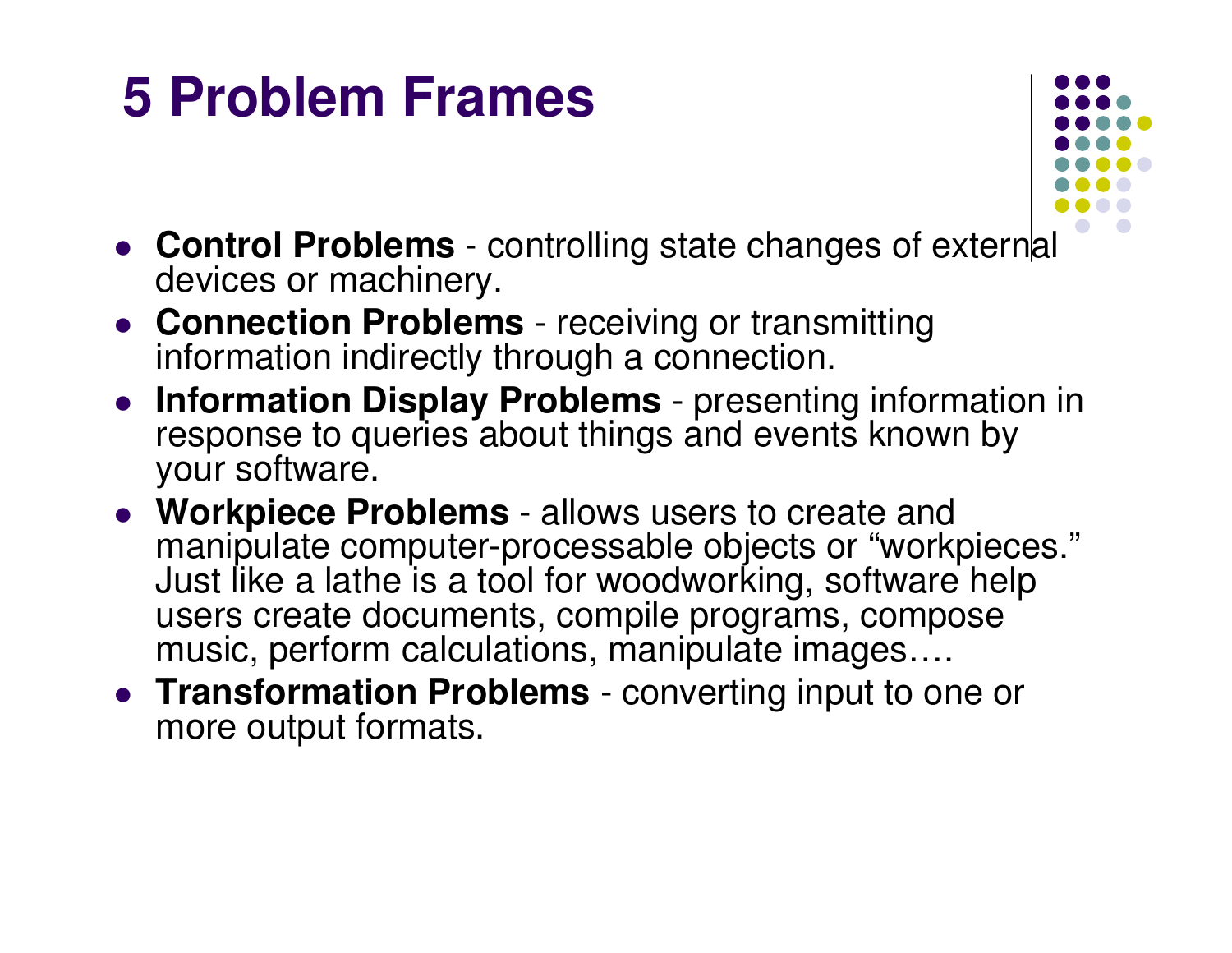## **How a Connection ProblemAffects Your Design**



Basic strategies for dealing with connection issues:

- Consider that your software is really interacting with "something in the middle" that is connected to "something out there" that doesn't always work.
- Design your software to react in the face of potential time-delays, conflicting states between "connected" system as well as faulty connections.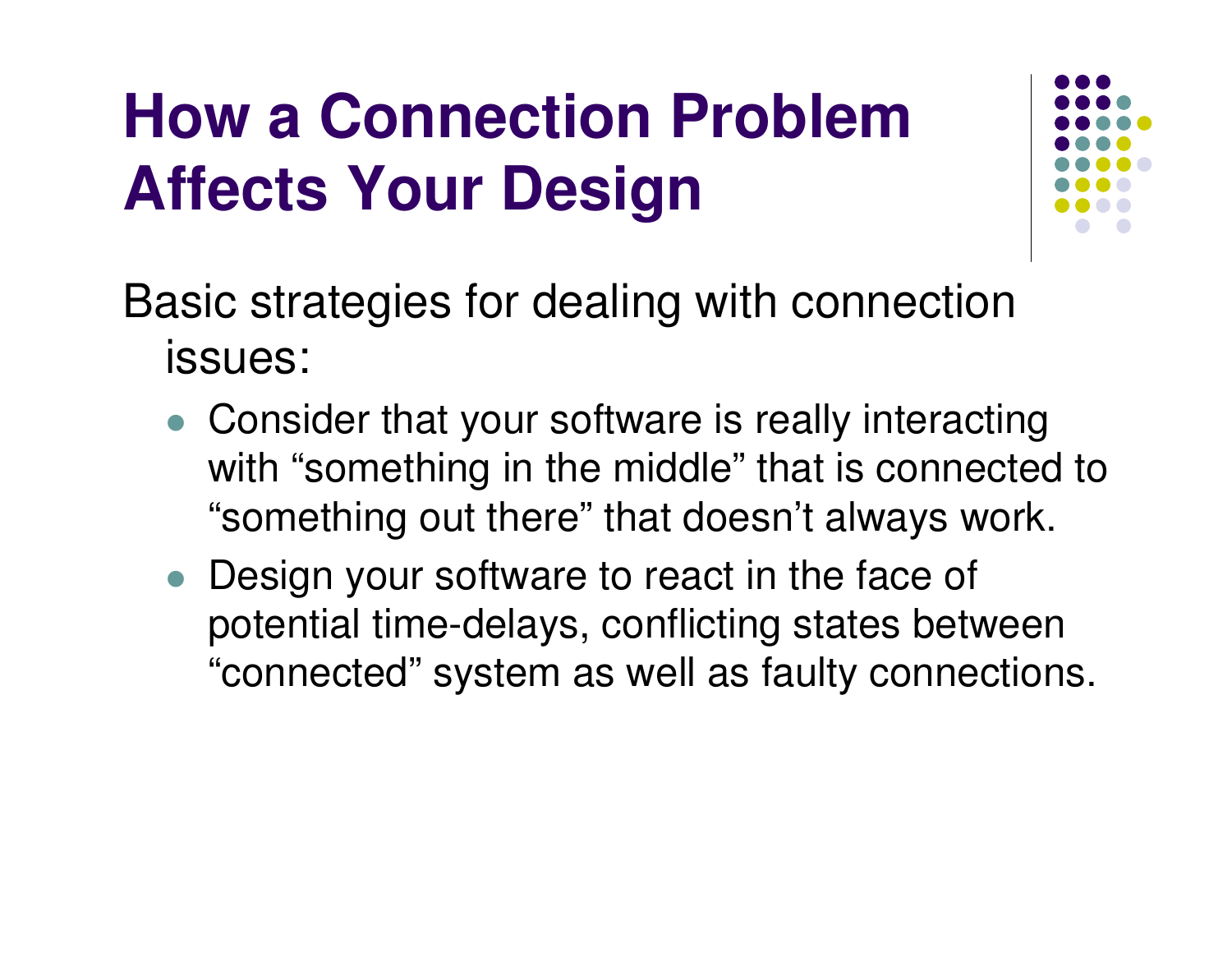## **Problem Frames and Design Focus**

- $\bullet$  The ideal: Jackson advocates fully understanding the nature of the problems your software is trying to solve before you start design.
- $\bullet$  The agile reality: The world is full of imperfect knowledge and time constraints. Quickly characterize what problem frames your design must address… realize that more may crop up as you work on your design.

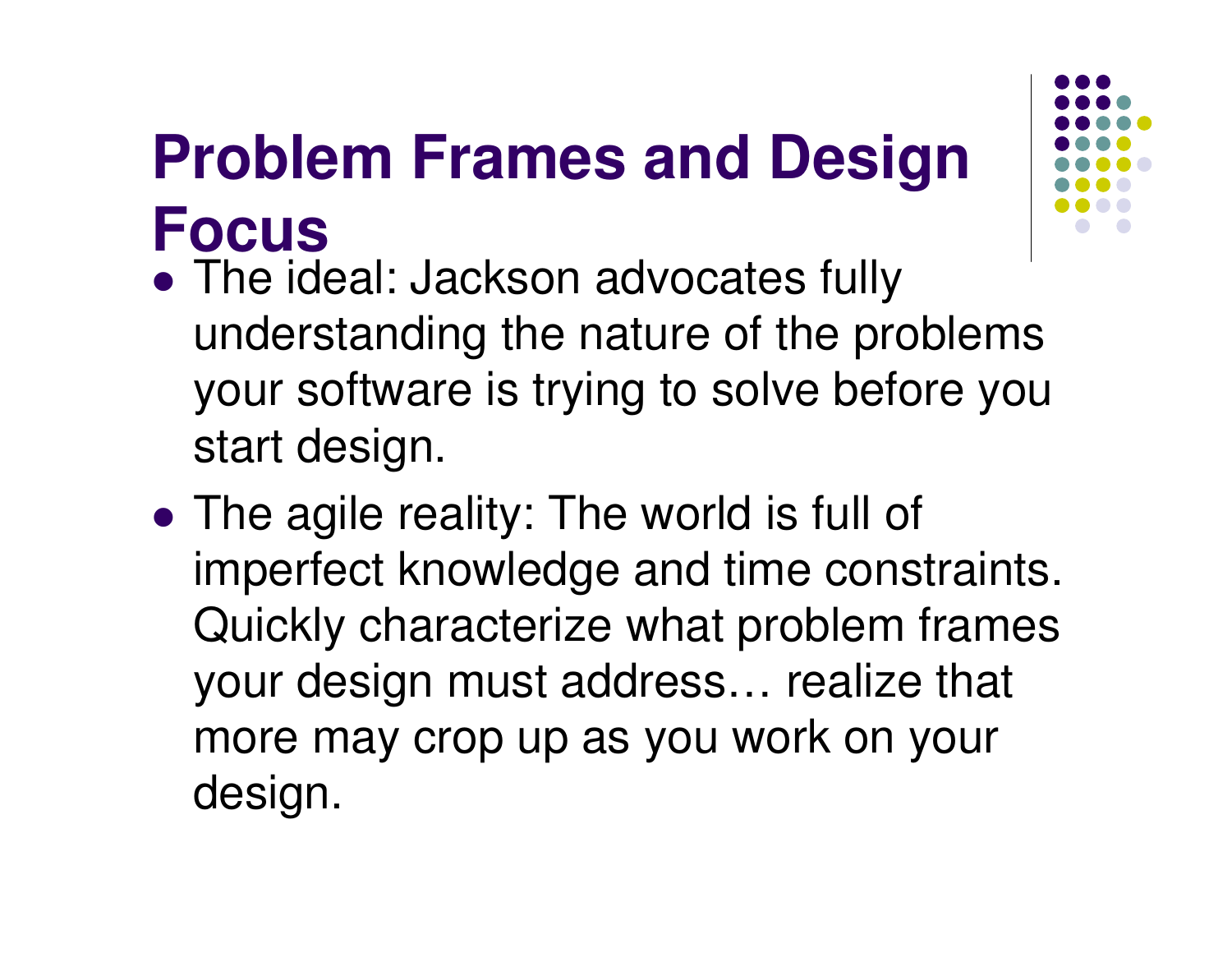#### **A Case Stud y : D e s ig n f o r "**"Build A Message **i"**Use Case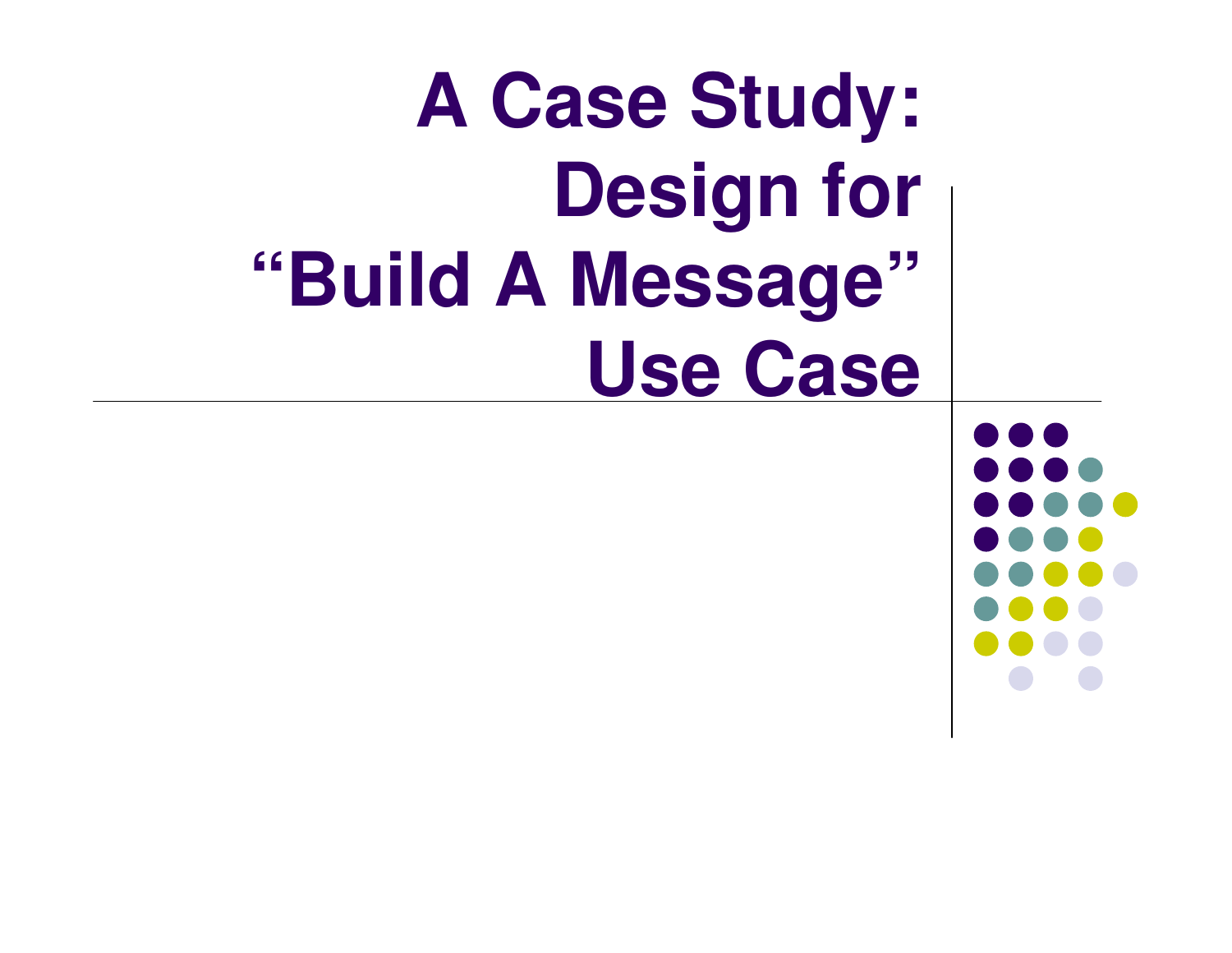

## "Build A Message" Use Case

 $\overline{d}$ 

| <b>Actor Actions</b>          | <b>System Responsibilities</b>                                                                    |  |
|-------------------------------|---------------------------------------------------------------------------------------------------|--|
| "Click" to start software     |                                                                                                   |  |
| <b>speaking</b>               | <b>Start building a message</b>                                                                   |  |
| Repeat until                  |                                                                                                   |  |
|                               | Determine what to speak                                                                           |  |
|                               | (letter, word, sentence, or                                                                       |  |
|                               | space)                                                                                            |  |
| Optionally, "click" to select | <b>Speak letter</b>                                                                               |  |
| <b>letter</b>                 | <b>Add letter to word</b>                                                                         |  |
|                               |                                                                                                   |  |
|                               | <b>Speak space</b>                                                                                |  |
|                               | Add word to end of                                                                                |  |
| word                          | sentence                                                                                          |  |
|                               | <b>Start new word</b>                                                                             |  |
|                               |                                                                                                   |  |
|                               | <b>Speak sentence</b>                                                                             |  |
|                               | Add sentence to end of                                                                            |  |
|                               | message                                                                                           |  |
|                               | <b>Start new sentence</b>                                                                         |  |
|                               |                                                                                                   |  |
|                               | <b>Process command</b>                                                                            |  |
|                               | (separate use cases)                                                                              |  |
|                               | Optionally, "click" to select<br>Optionally, "click" to select<br>sentence<br>a command is issued |  |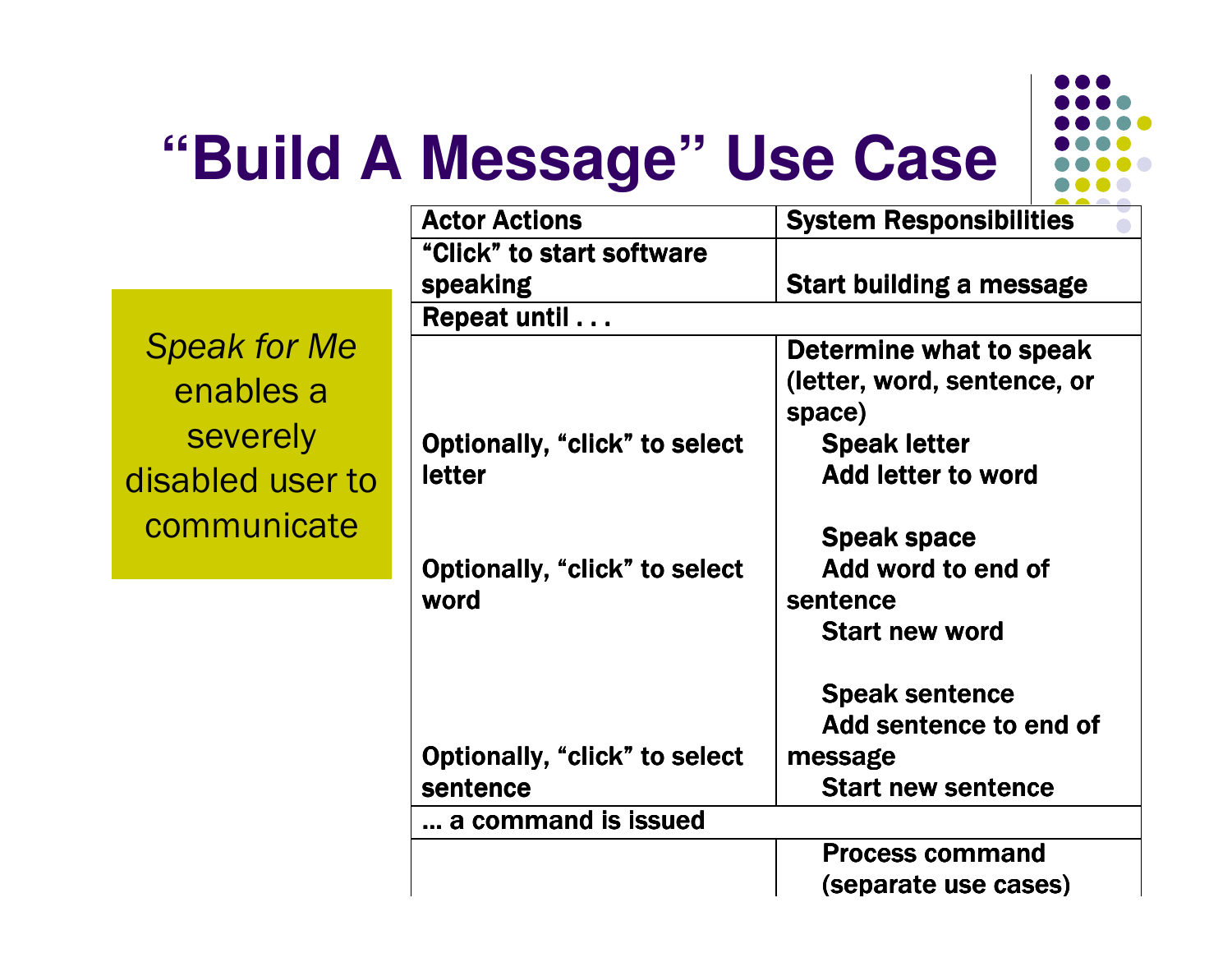# **Centralized Use Case Control**

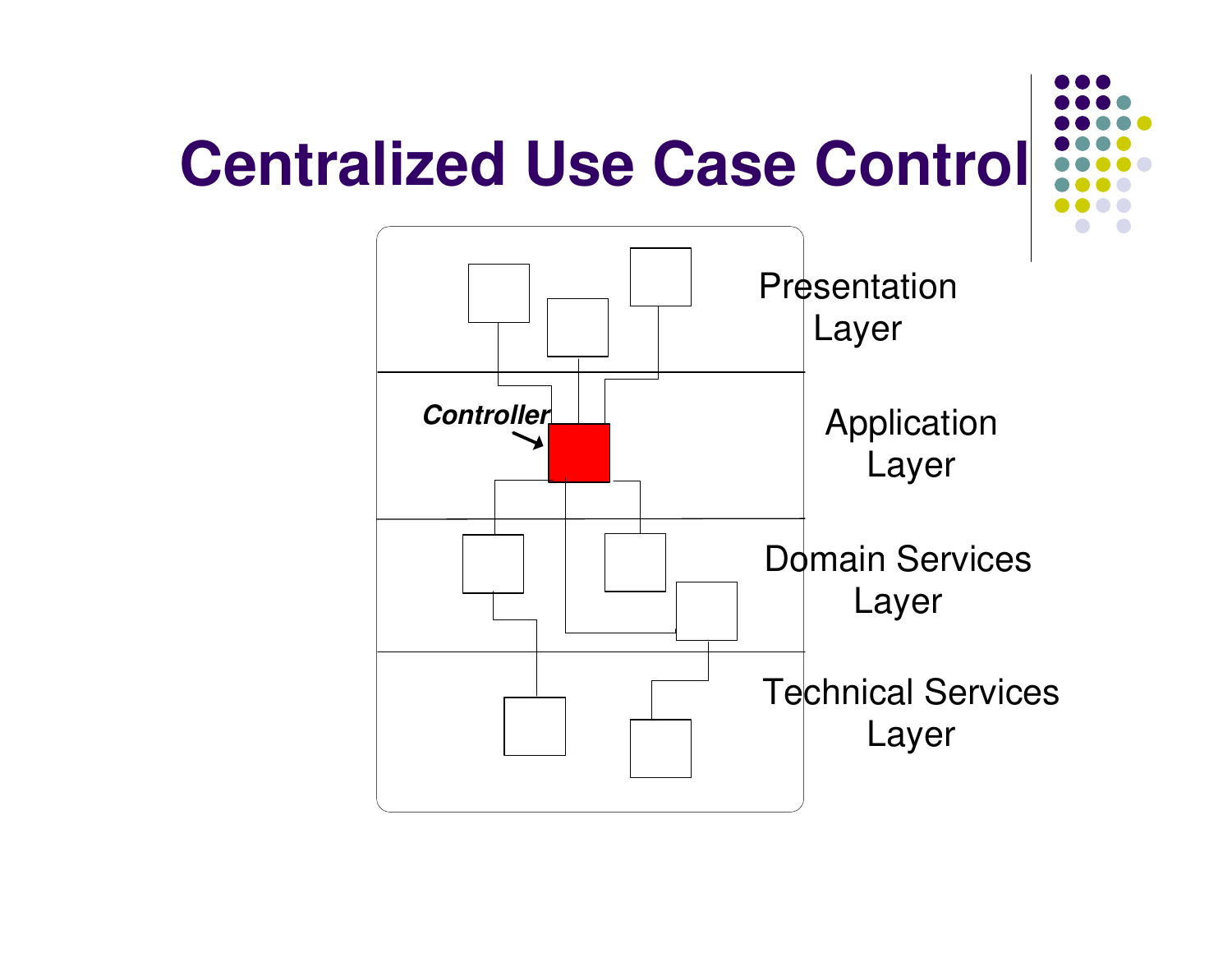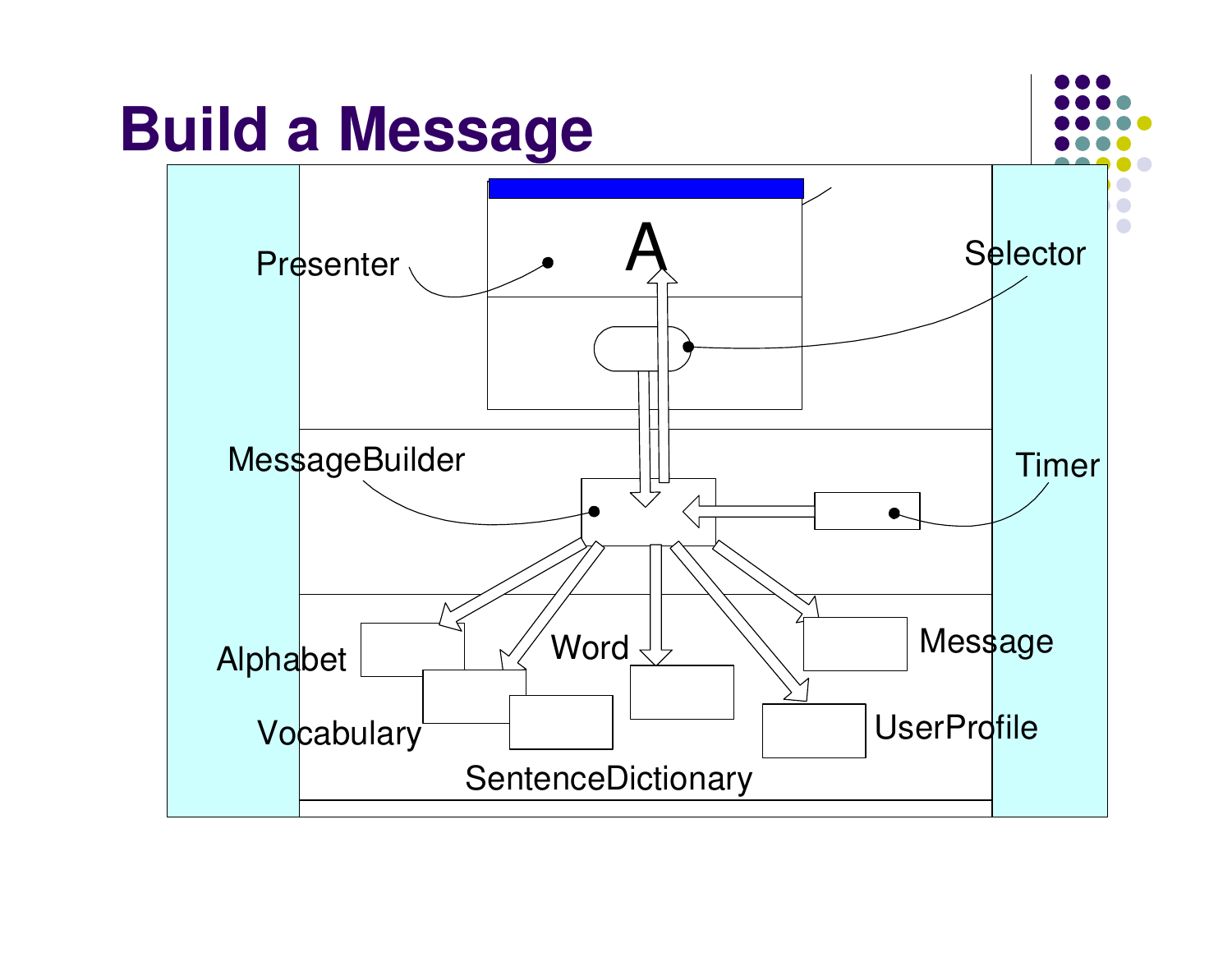# **Centralizing Control**

- $\bullet$  Many decisions make the controller difficult to manage …
- What does it do when a user selects something? It could be <sup>a</sup> letter, <sup>a</sup> word, <sup>a</sup> space, <sup>a</sup> sentence, <sup>a</sup> command, <sup>a</sup> destination.
- $\bullet$  When does it present each of the above to the user? It depends on the state of the message, what the user did last, and on the state of the software.

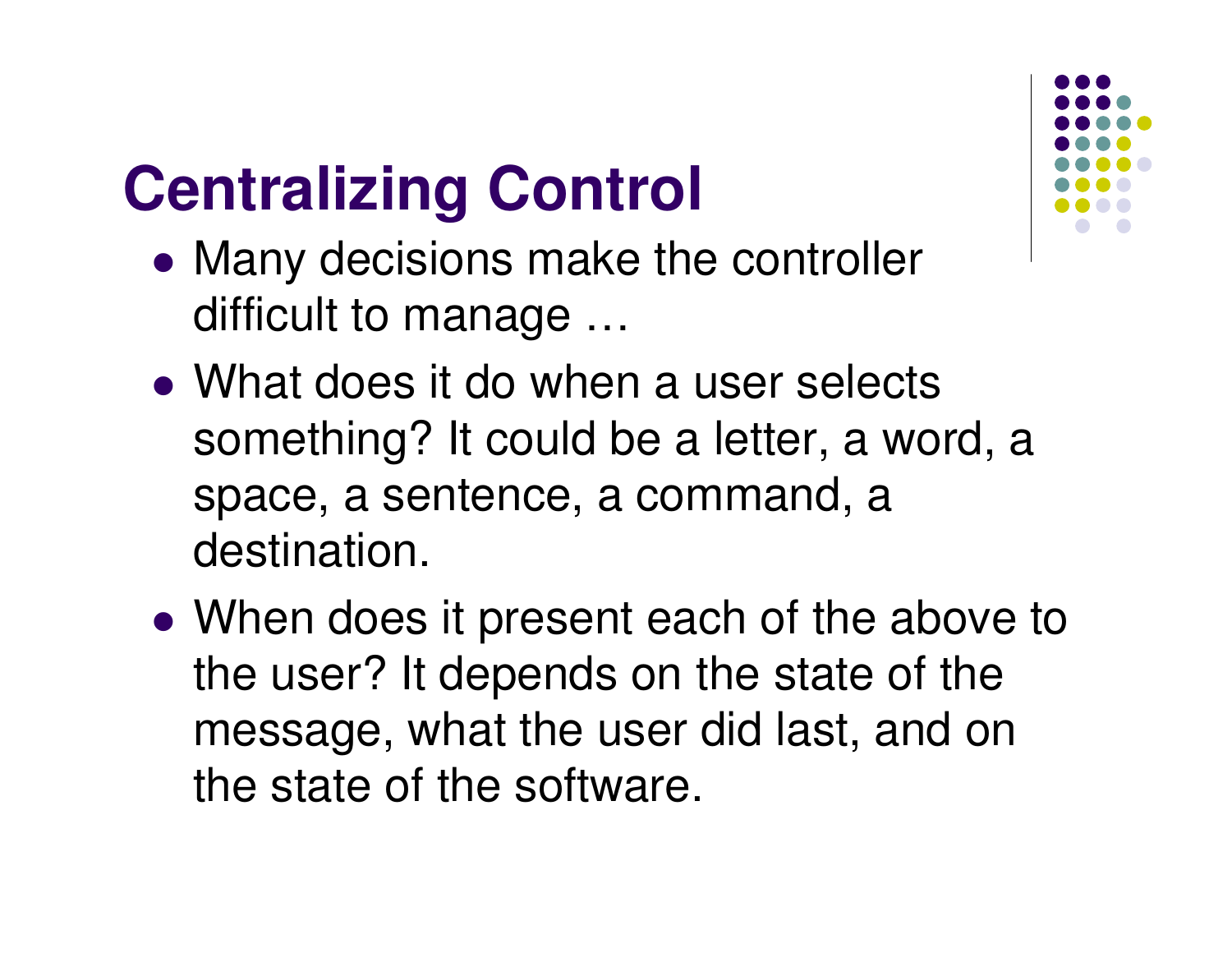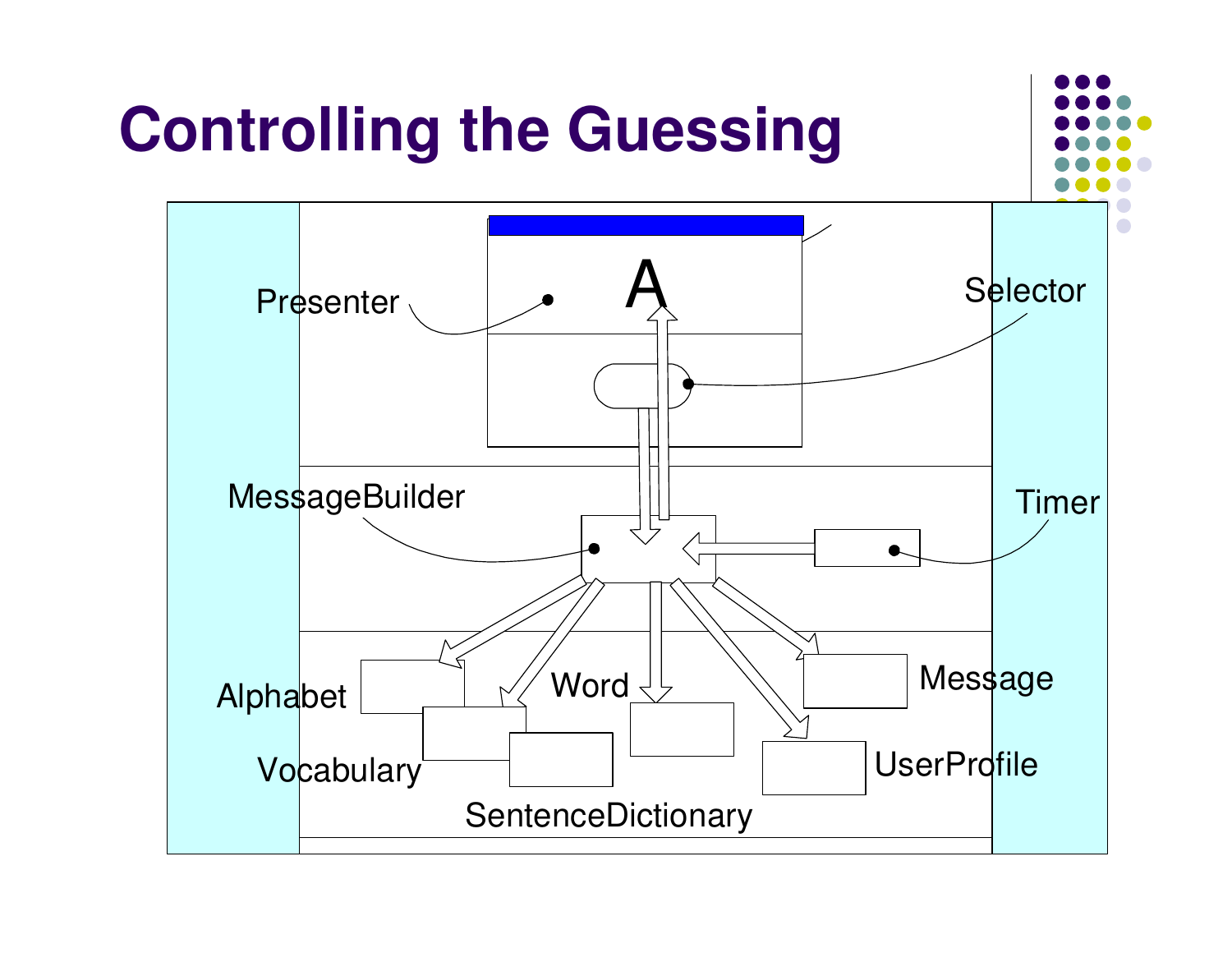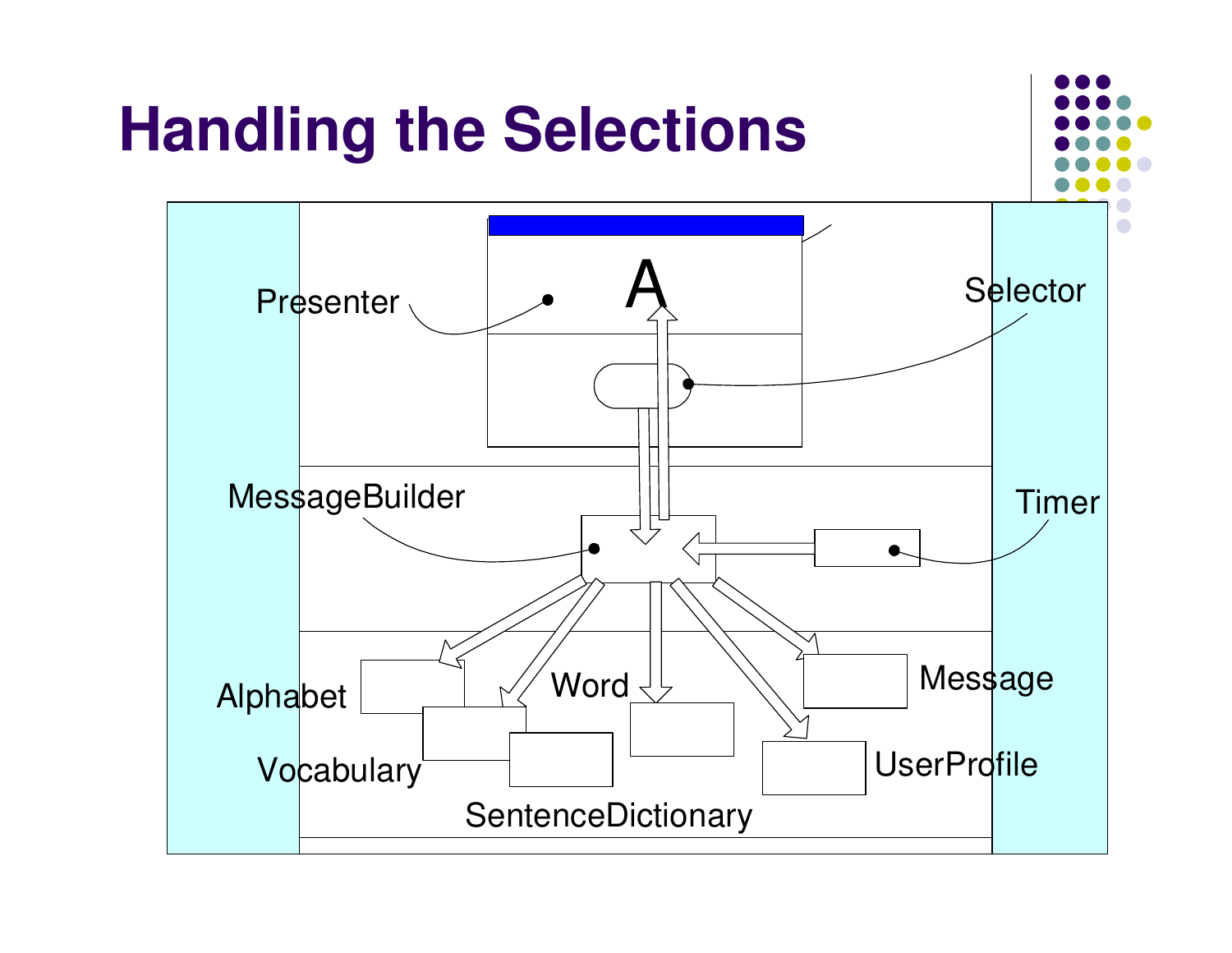## **Delegating Control**



- $\bullet$ Factors decision-making into helper objects.
- $\bullet$ • Replaces complex control with simpler coordination and delegation.
- $\bullet$  Distributes focused logic into classes that implement singular, smaller roles.
- $\bullet$ • More classes and objects.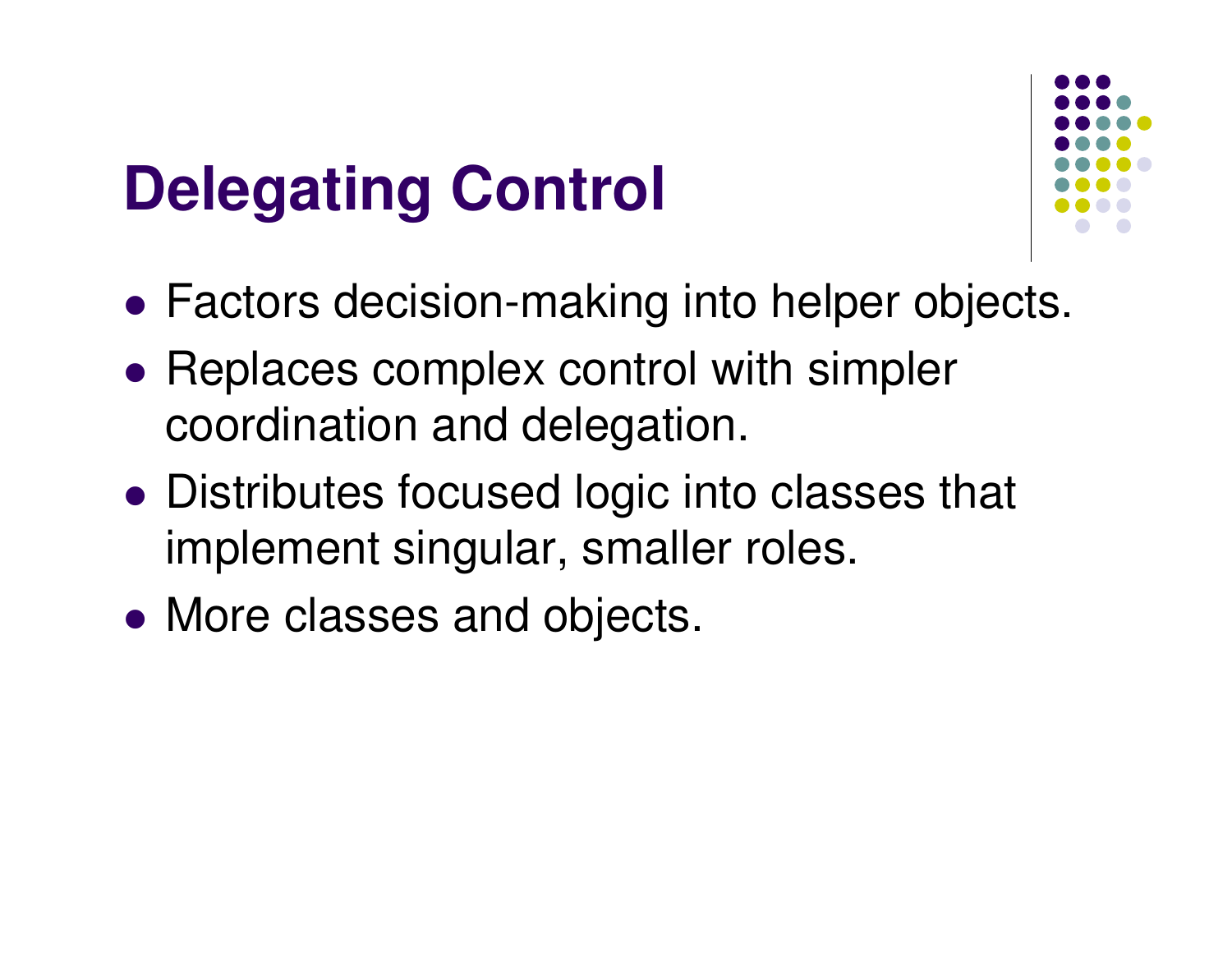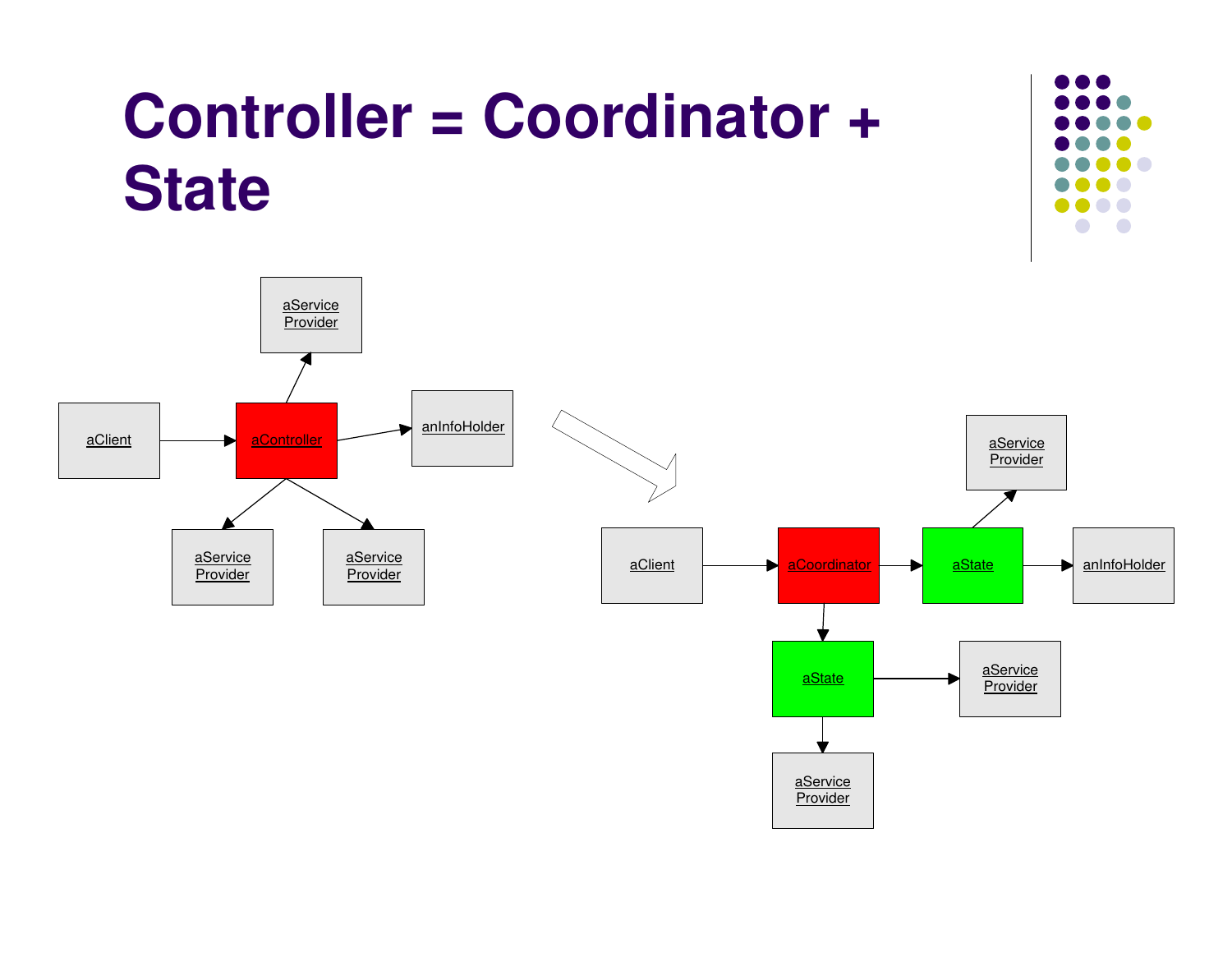### **Applying the State Pattern to Simplify the Controller**

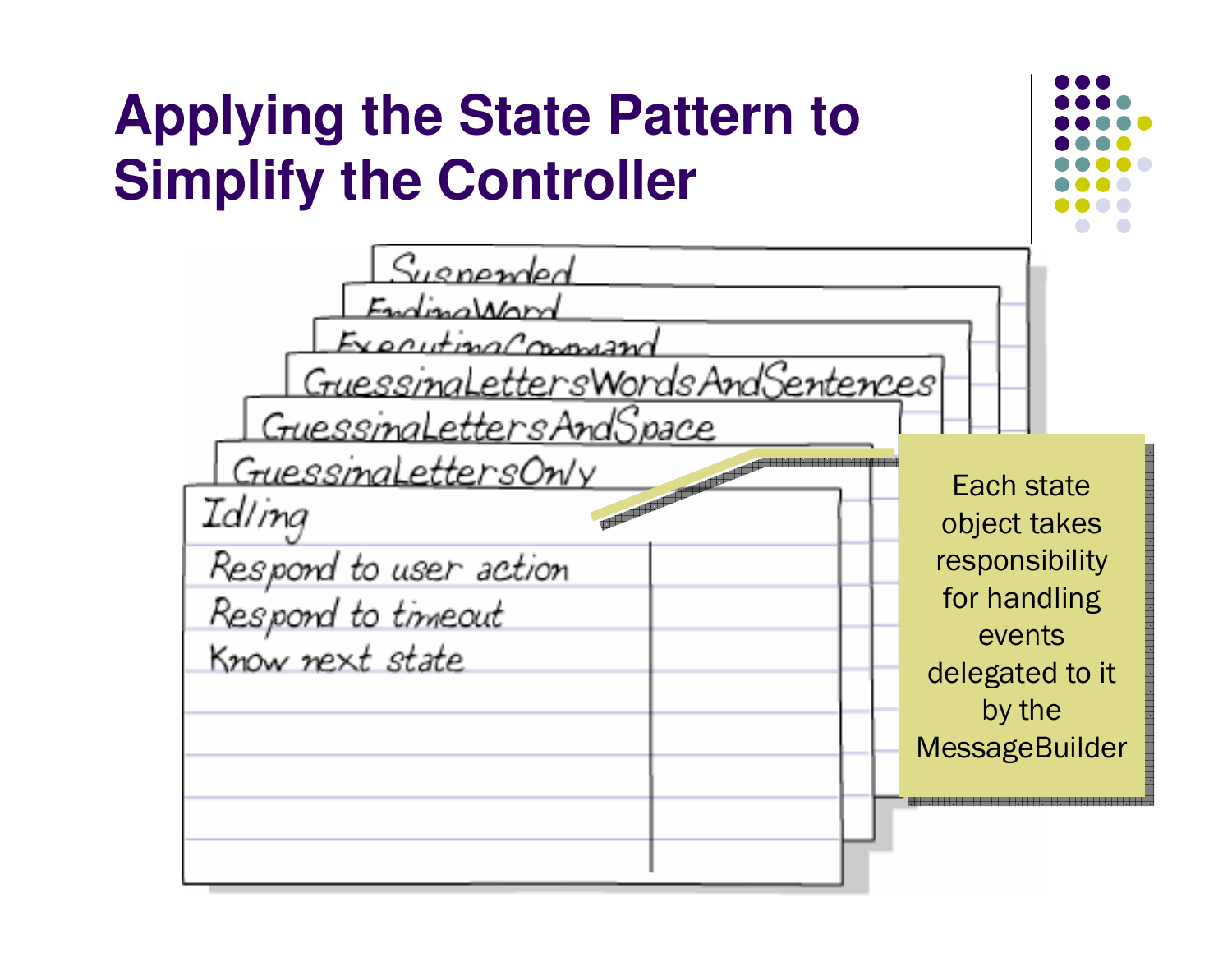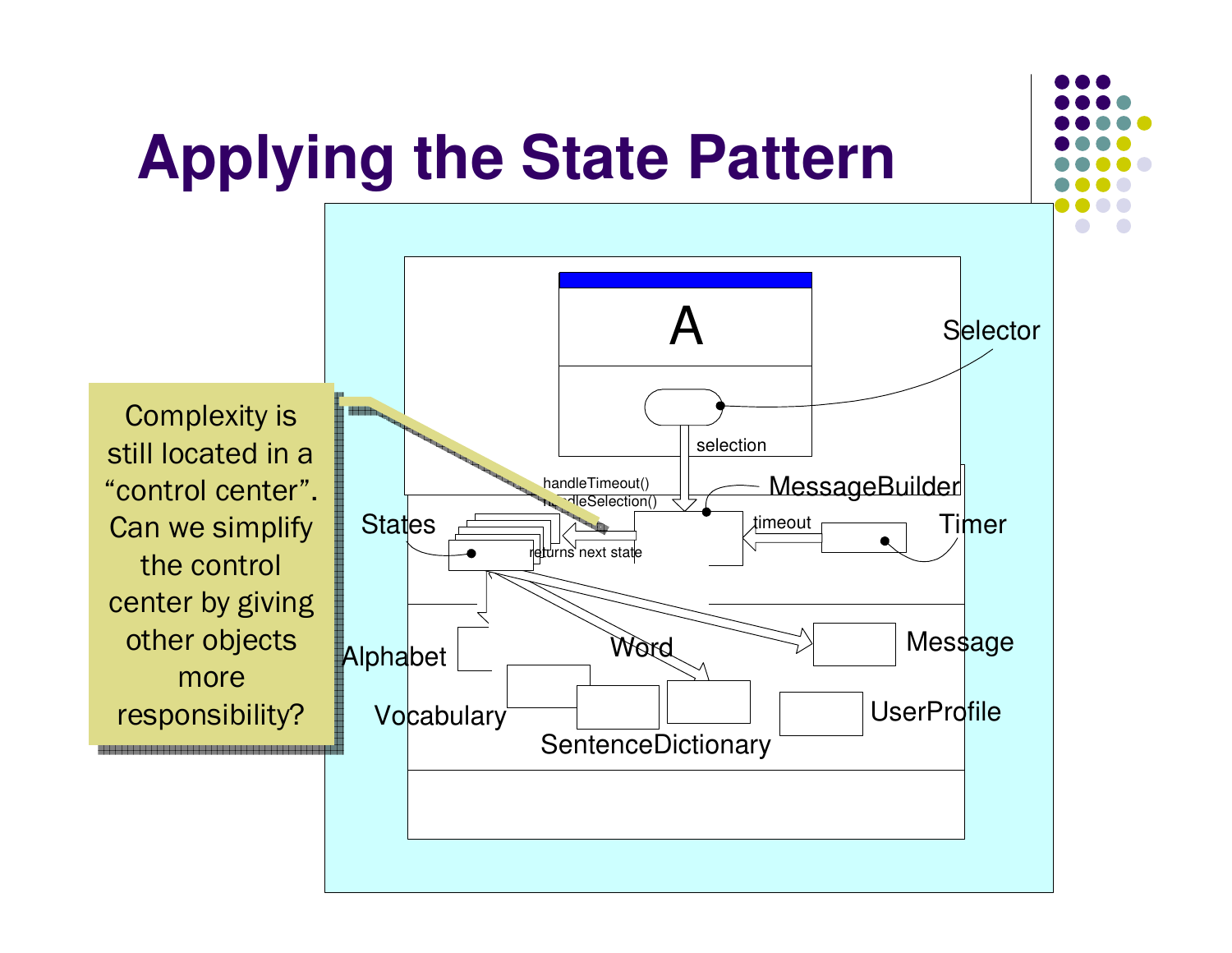### **Inventing <sup>a</sup> common role a Guess**

- In our first attempt, Letters, Words and Sentences didn't have many responsibilities. They held the item that the user could select and knew their spoken representation.
- But…if each of these objects (sharing the common role of <sup>a</sup> Guess) were responsible for directly adding themselves to <sup>a</sup> Message, typebased decisions could be eliminated!
- Message still knows about different kinds of Guesses, but collaboration between the MessageBuilder and Guesses are simplified.

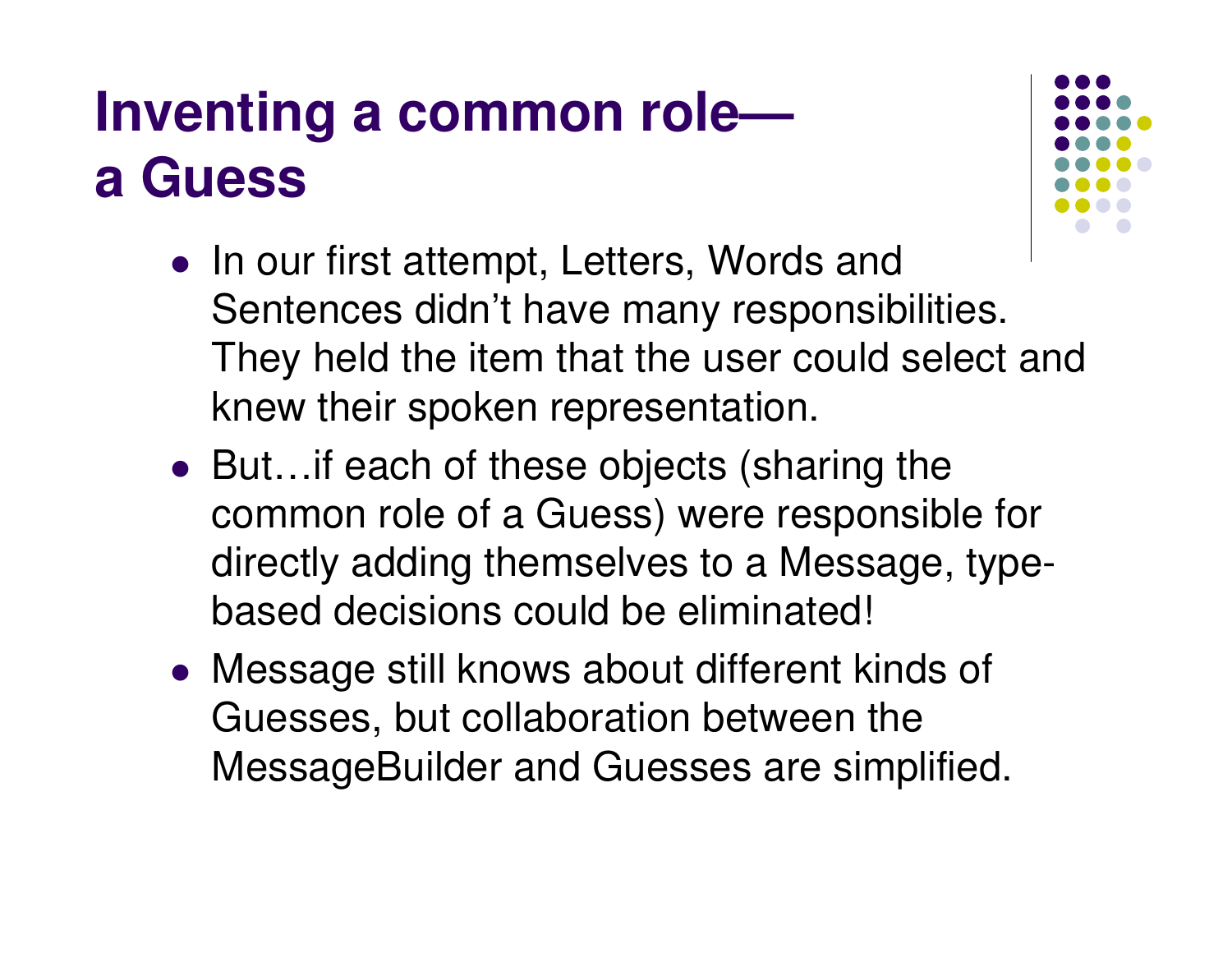### **Delegating Message Construction to Guess—our preferred design**



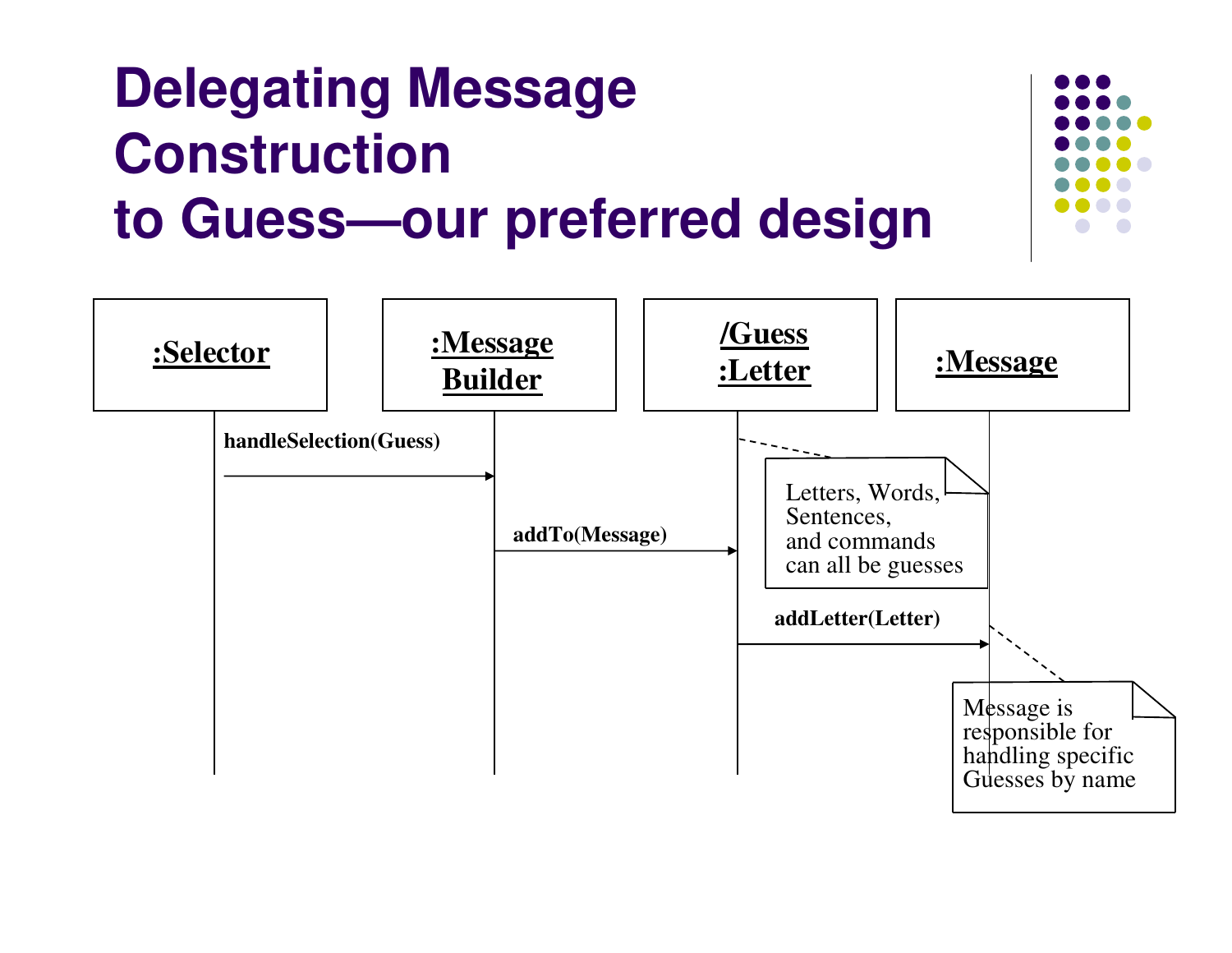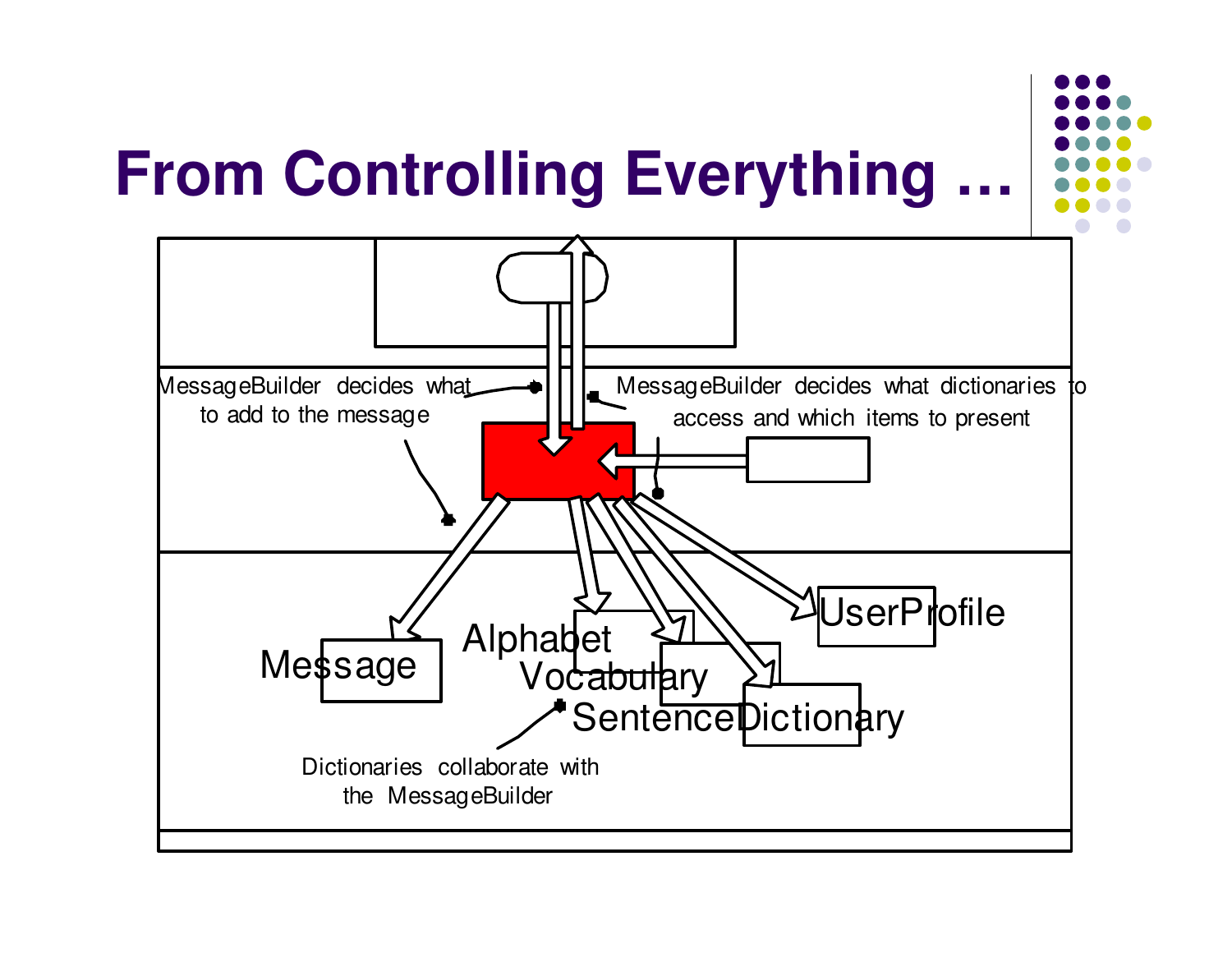## **To Delegating Responsibilities**



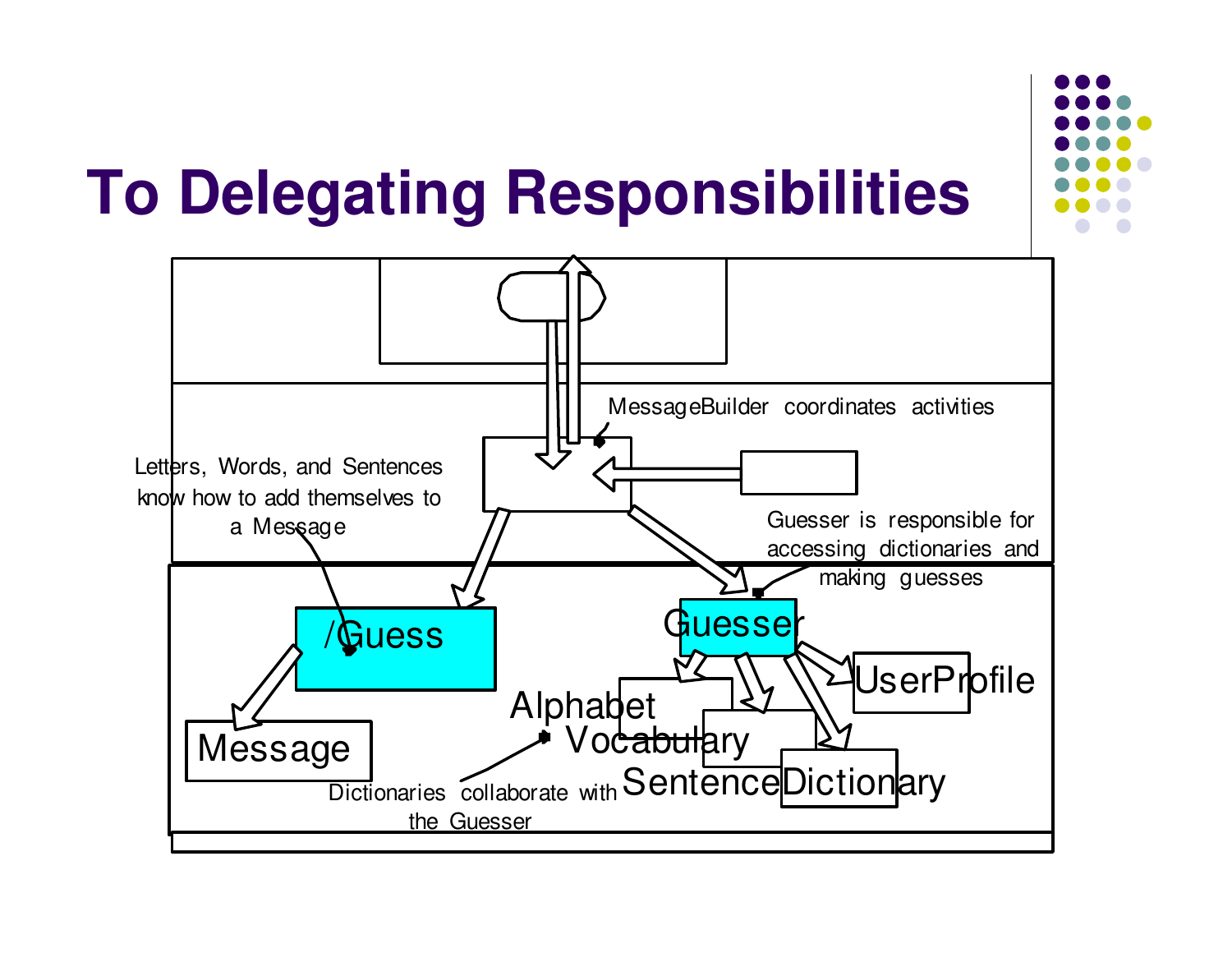### **Further Delegation a new invention**



- $\bullet$  A Guesser assumes responsibilities for guessing that were previously performed by an all controlling MessageBuilder.
- The Guesser hides the mechanisms of guessing, providing <sup>a</sup> black box for developing the guessing machinery.
- $\bullet$ • Since guessing is a complex task, maybe the Guesser can delegate some of its responsibilities, too.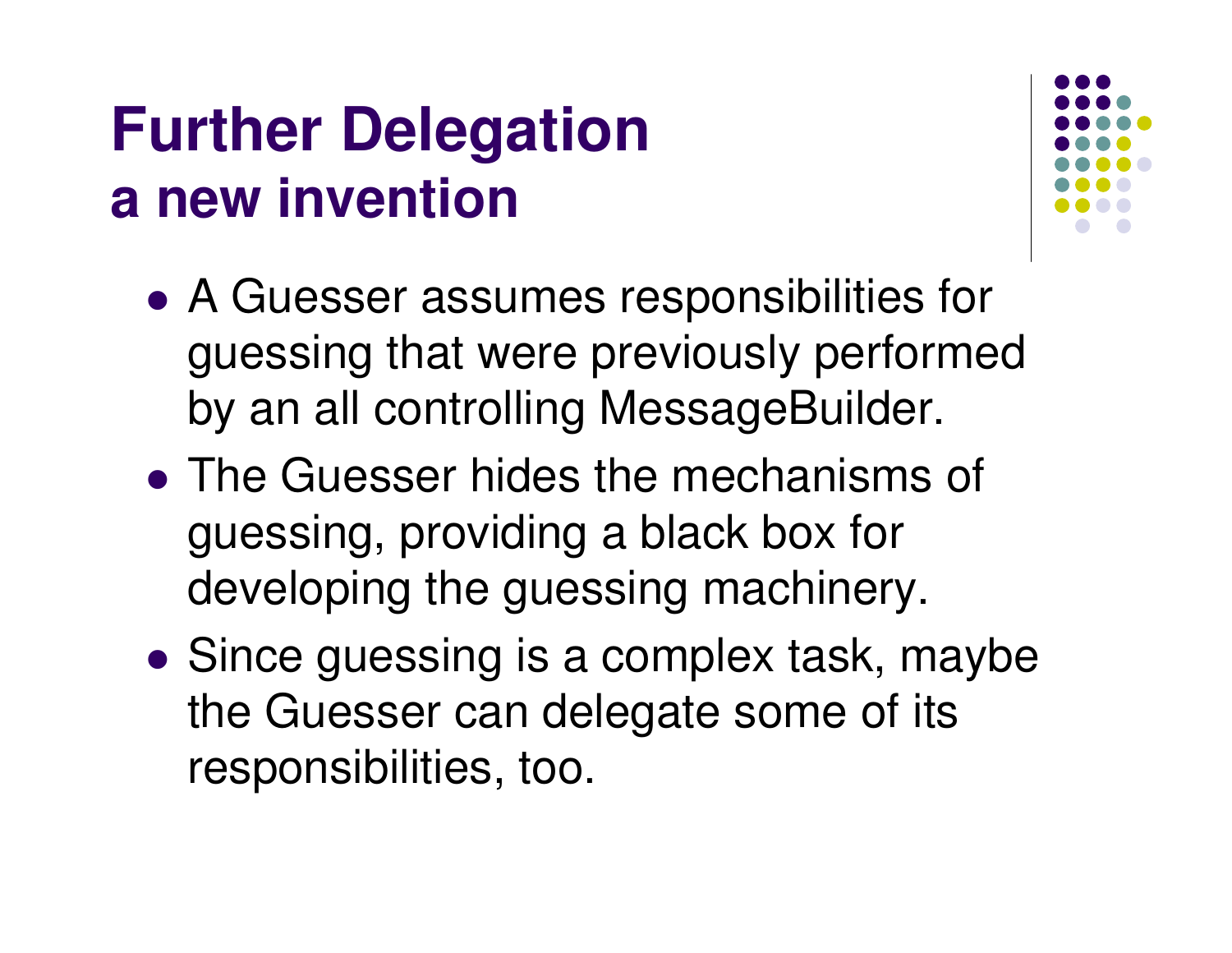

Modification: We can't write on the blackboard directly. Only after the user chooses a "guess" can we add it to the message.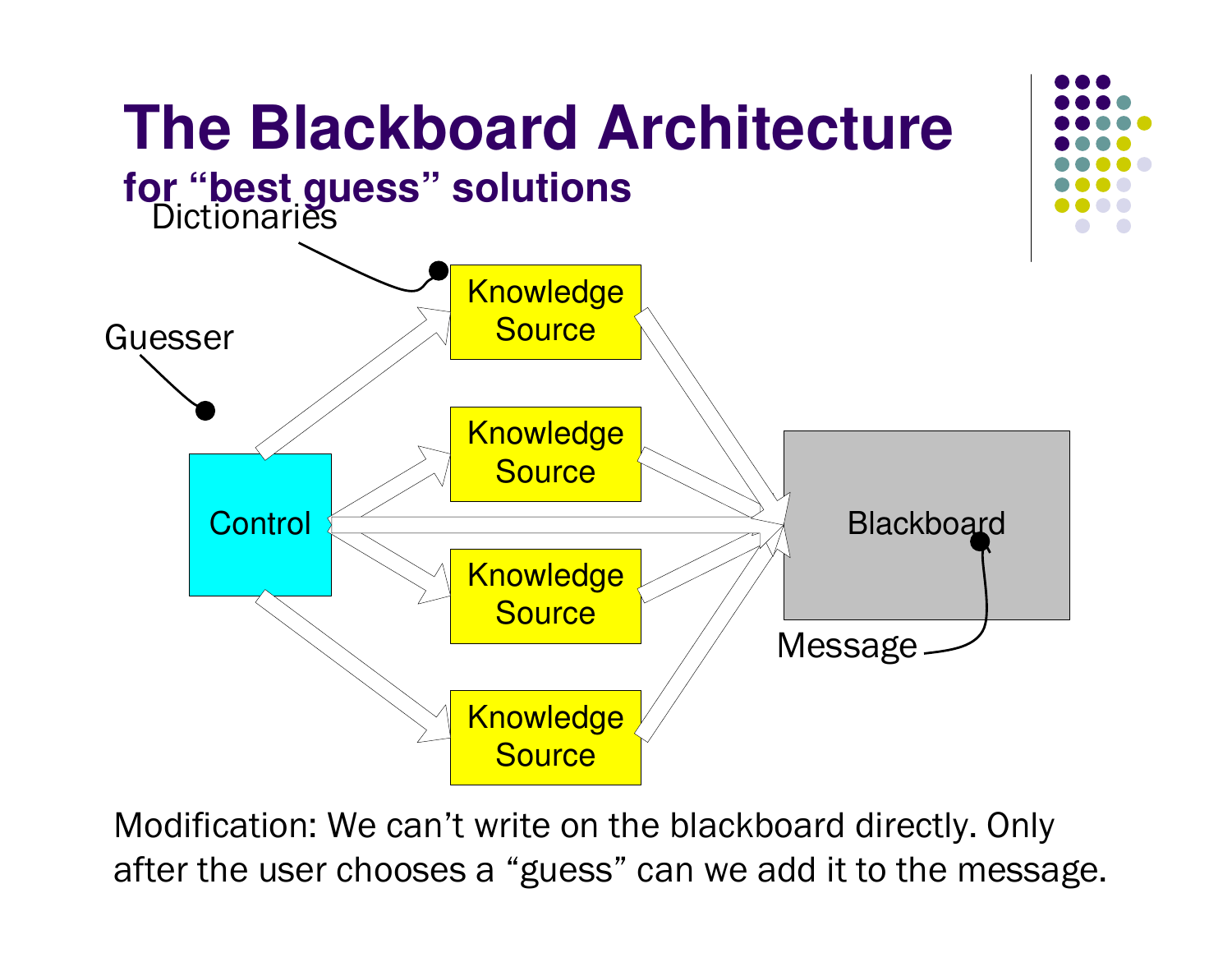

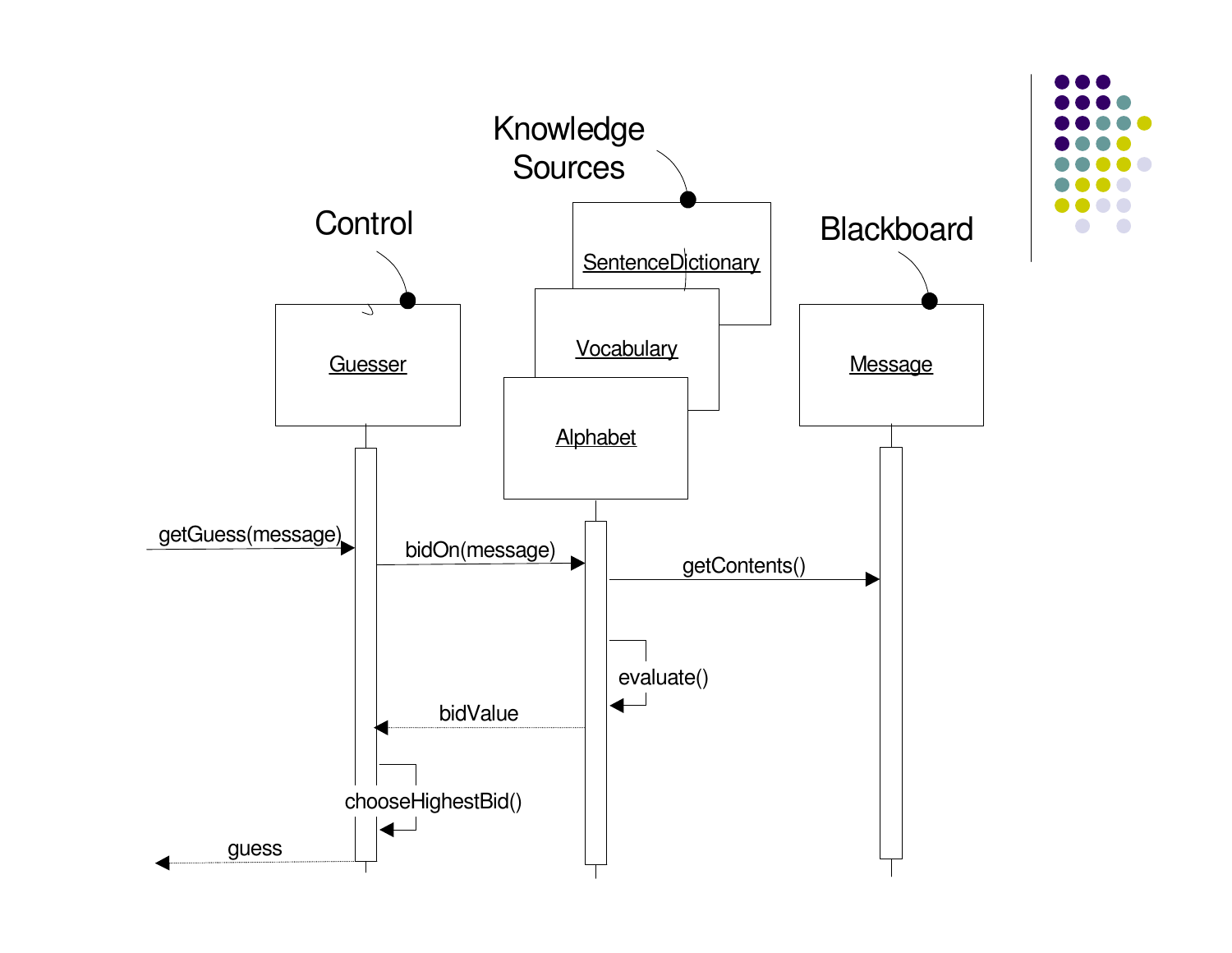## **Trust Regions**



- $\bullet$  Carve your software into regions where "trusted communications" occur
- $\bullet$ • Objects in the same trust region communicate collegially, although they may still encounter exceptions and errors



 assume that I don't have to check to see that you have set up things properly for me to do my job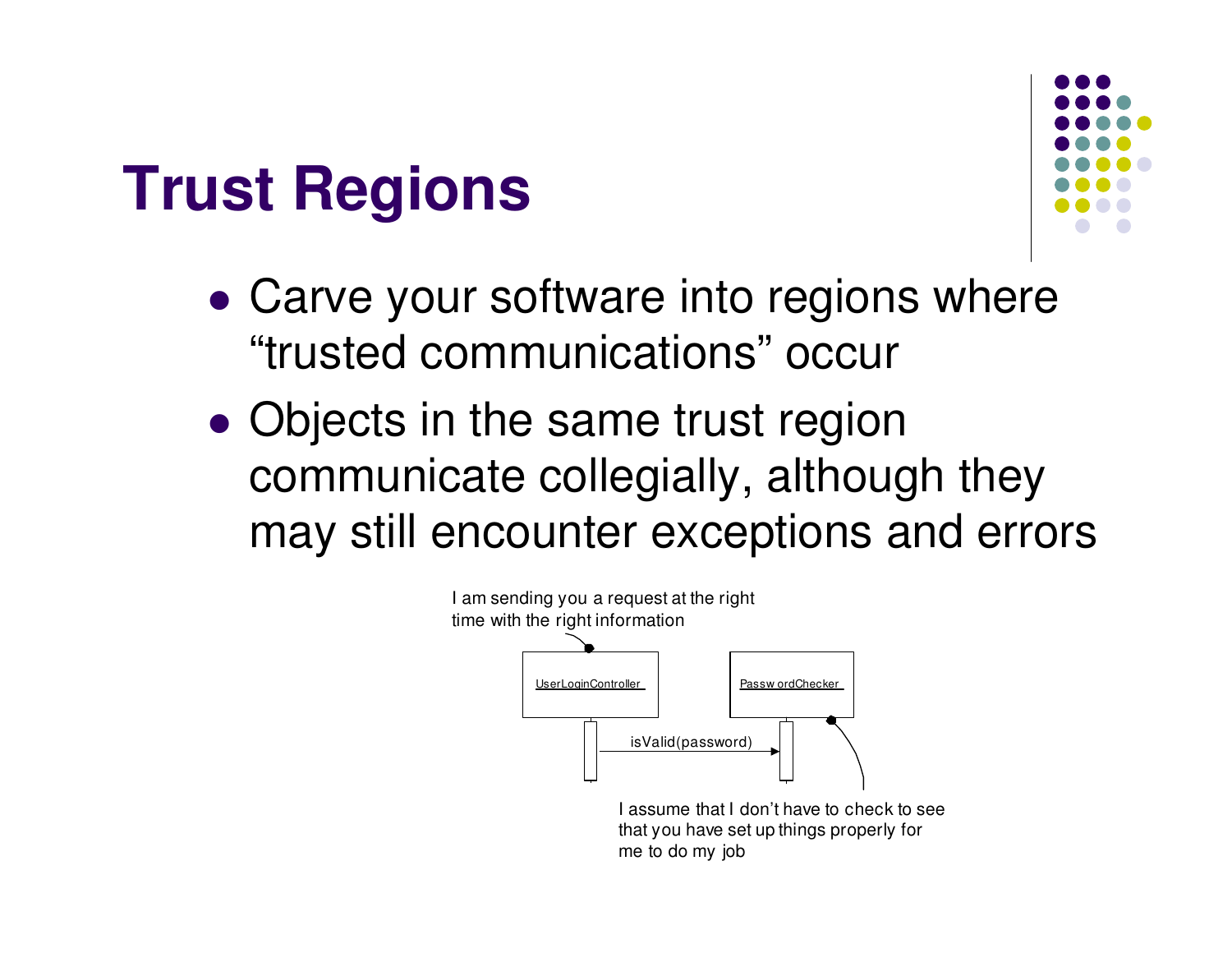## **Collaboration Cases To Consider**



- $\bullet$  Collaborations between objects…
	- $\bullet$  that interface to the user and the rest of the system
	- inside your software and objects that interface to external systems
	- in different layers or subsystems
	- $\bullet$  you design and objects designed by someone else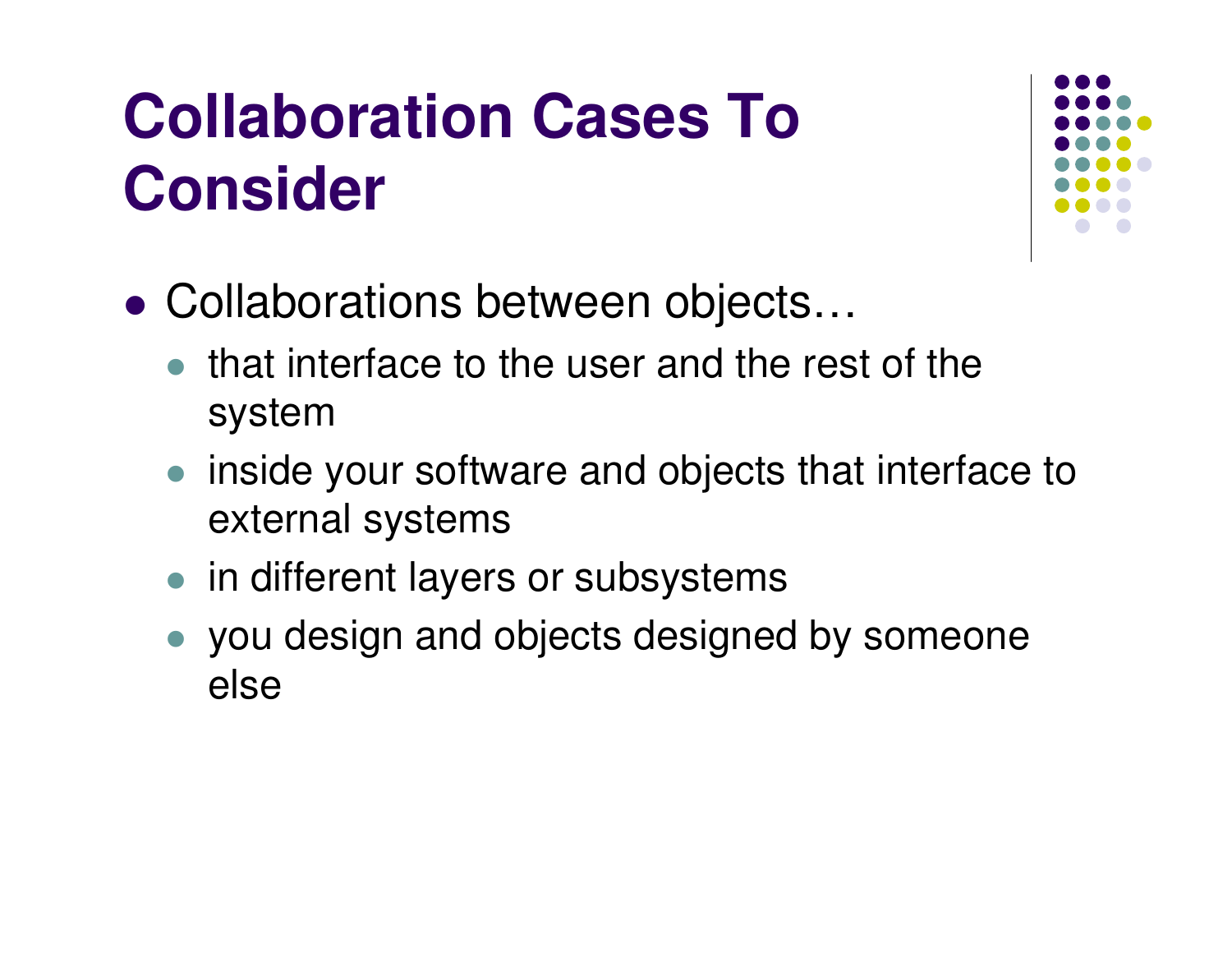## **Using An Untrusted Collaborator**



- $\bullet$  Extra precautions may need to be taken. Especially if the client is responsible for making collaborations more reliable
	- Pass along a copy instead of sharing data
	- $\bullet$ Check on conditions after the request completes
	- $\bullet$ Employ alternate strategies when <sup>a</sup> request fails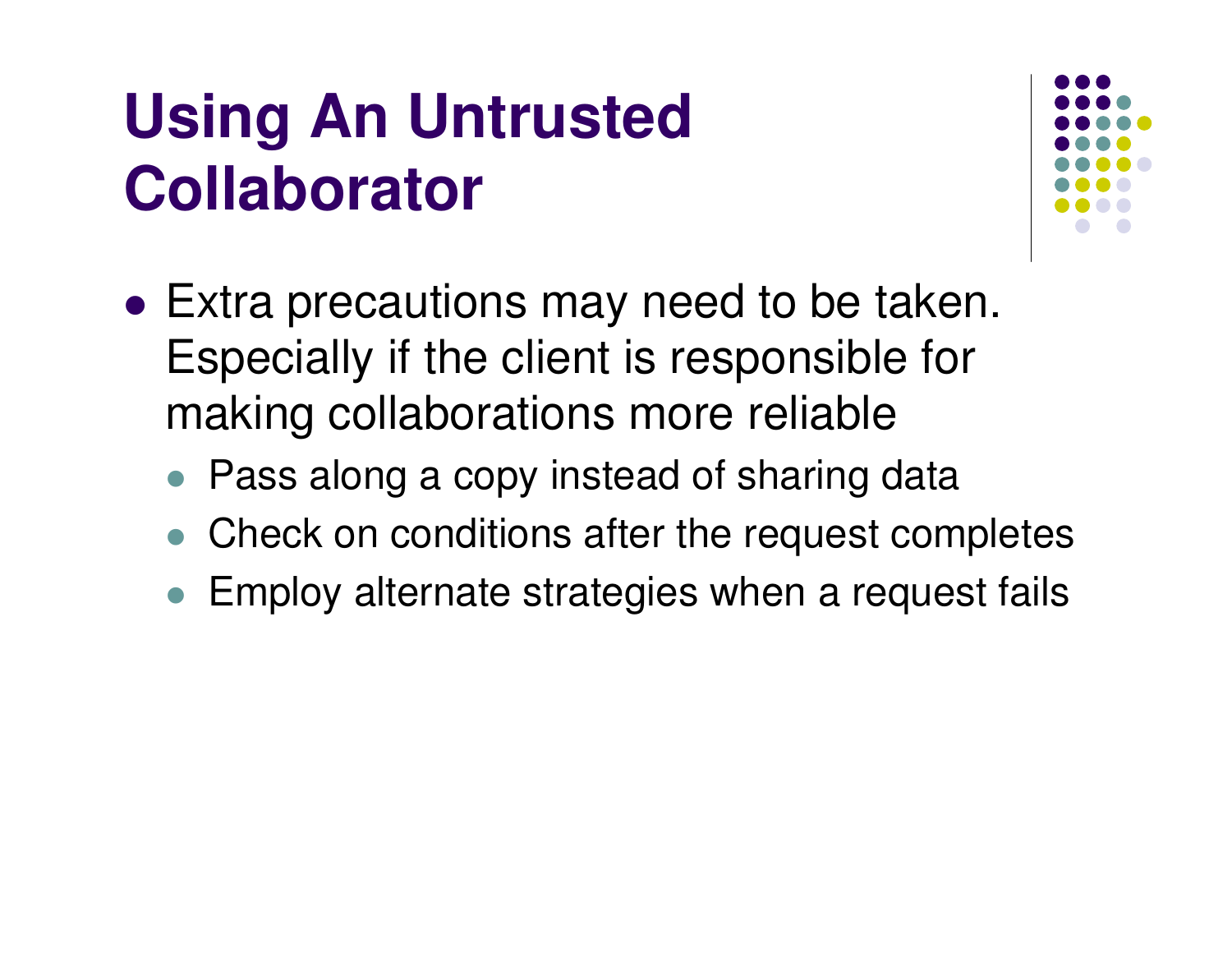## **Implications of Trust**



- $\bullet$ • In Speak for Me, all objects in the application "core" are within the same trust region
- $\bullet$ • Objects in the application control and domain layers assume trusted communications between each other
- $\bullet$  Objects at the "edges"—within the user interface and in the technical services layers—make sure outgoing requests are honored and incoming requests are valid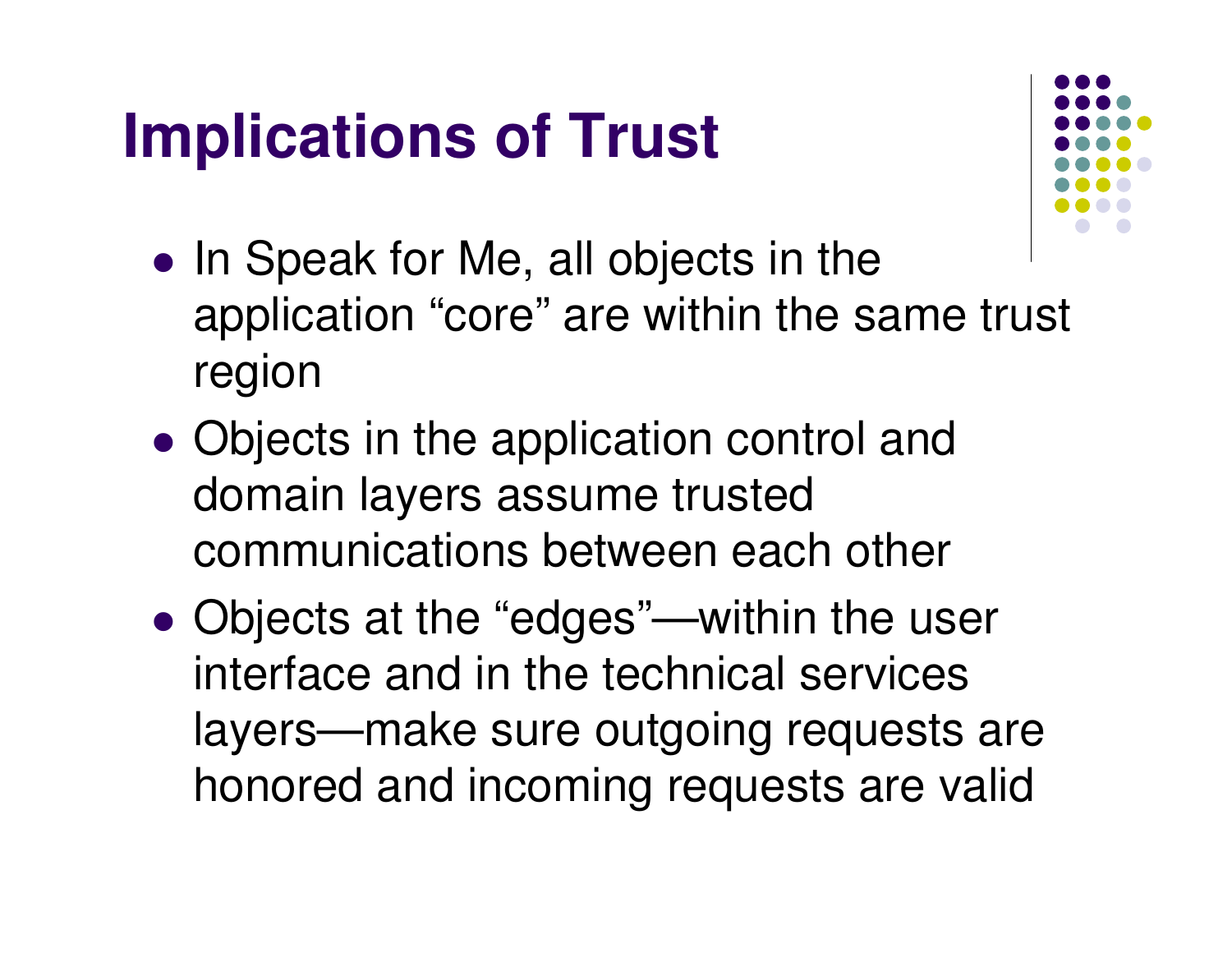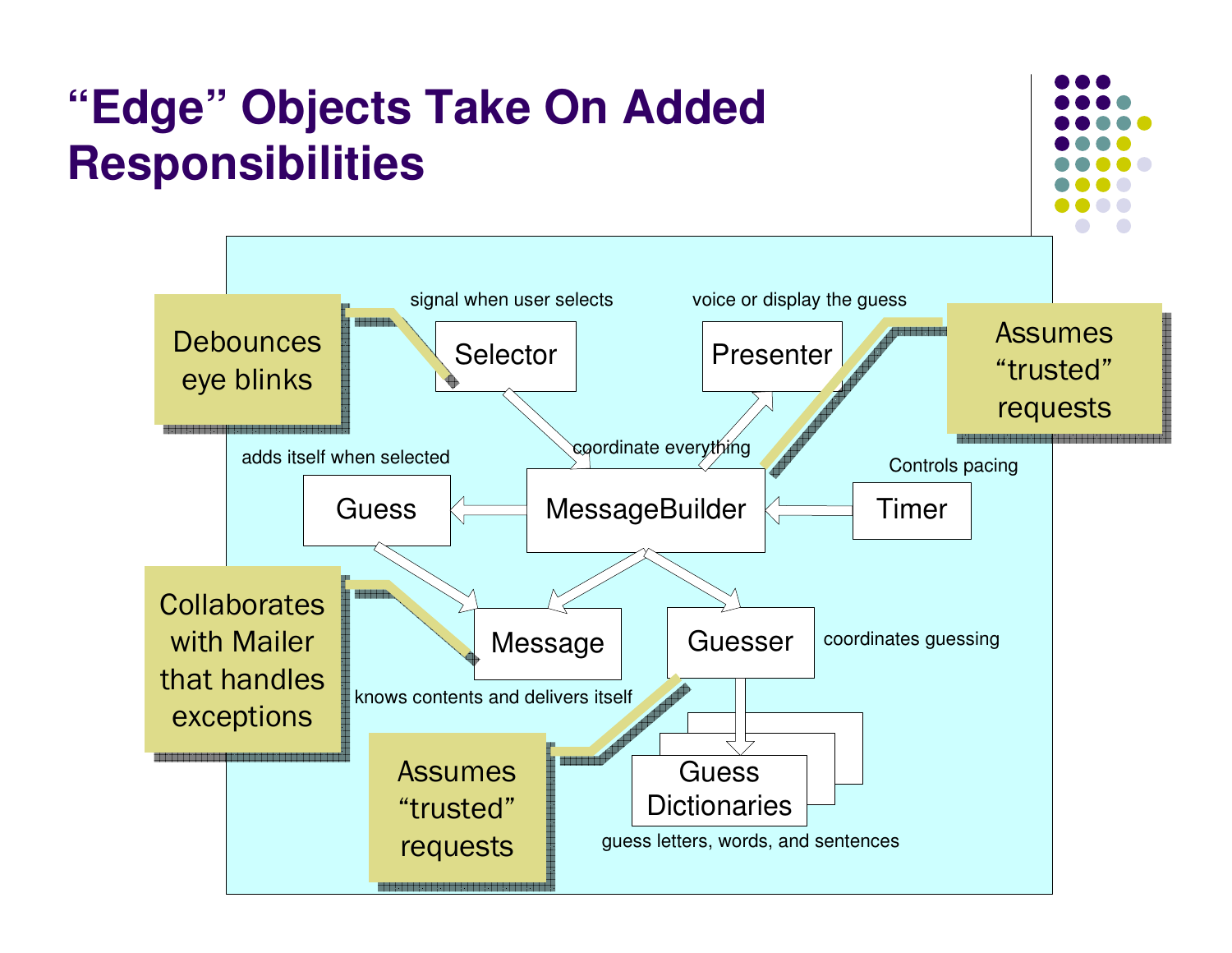# **Agility and Design Rhythms**

### A design journey is filled with curves, switchbacks, and side excursions

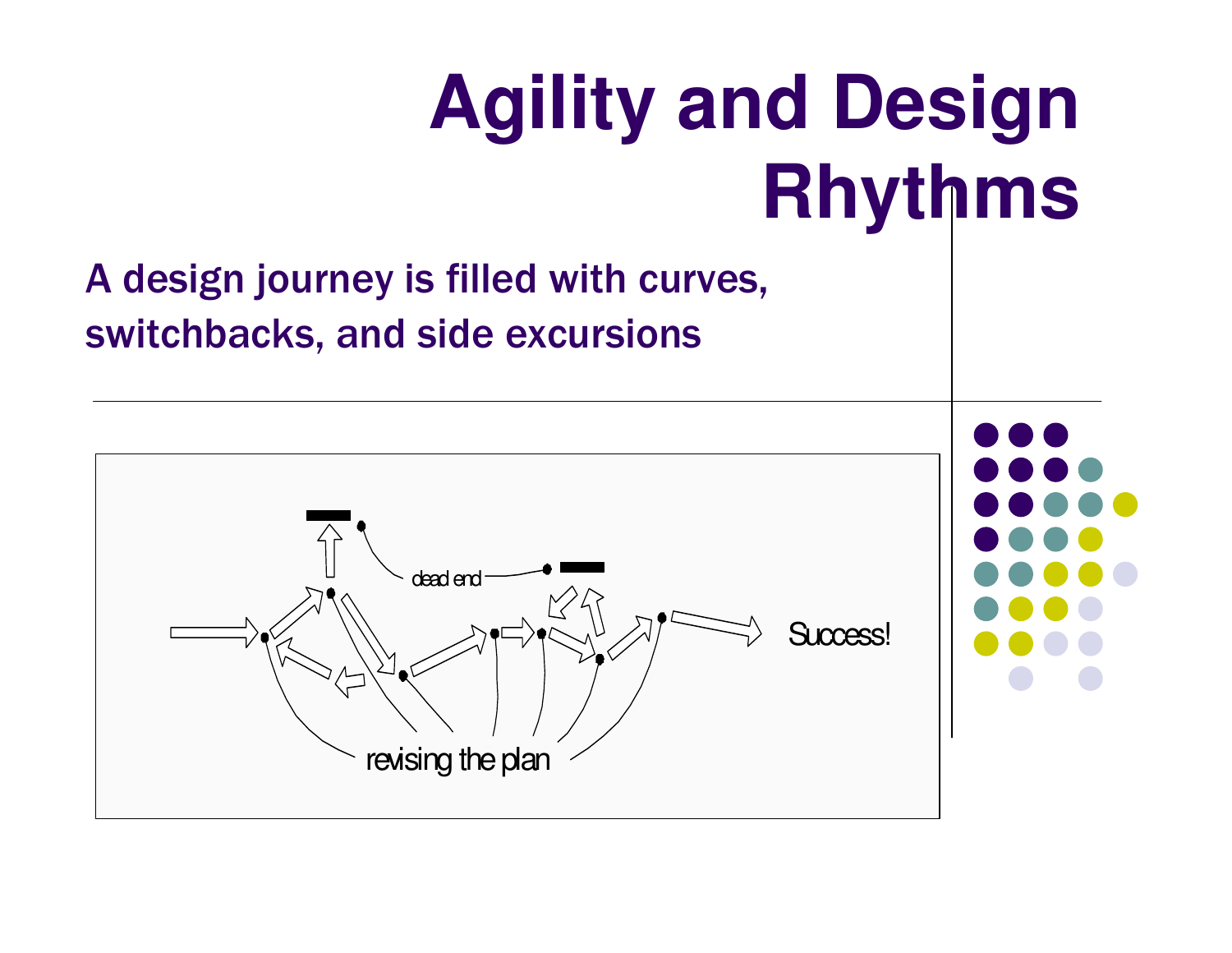## **Design Isn't All Alike**



- Software design problems vary:
	- $\bullet$  *Core design problems* include those fundamental aspects of your design that are essential to your design's success (no not every part can be fundamental).
	- *Revealing design problems* when pursued, lead to <sup>a</sup> fundamentally new, deeper understanding.
	- $\bullet$  *The rest.* While not trivial, the rest requires hard work, but far less creativity or inspiration.
- Each type of design problem warrants a different approach and has different rhythms to solving it.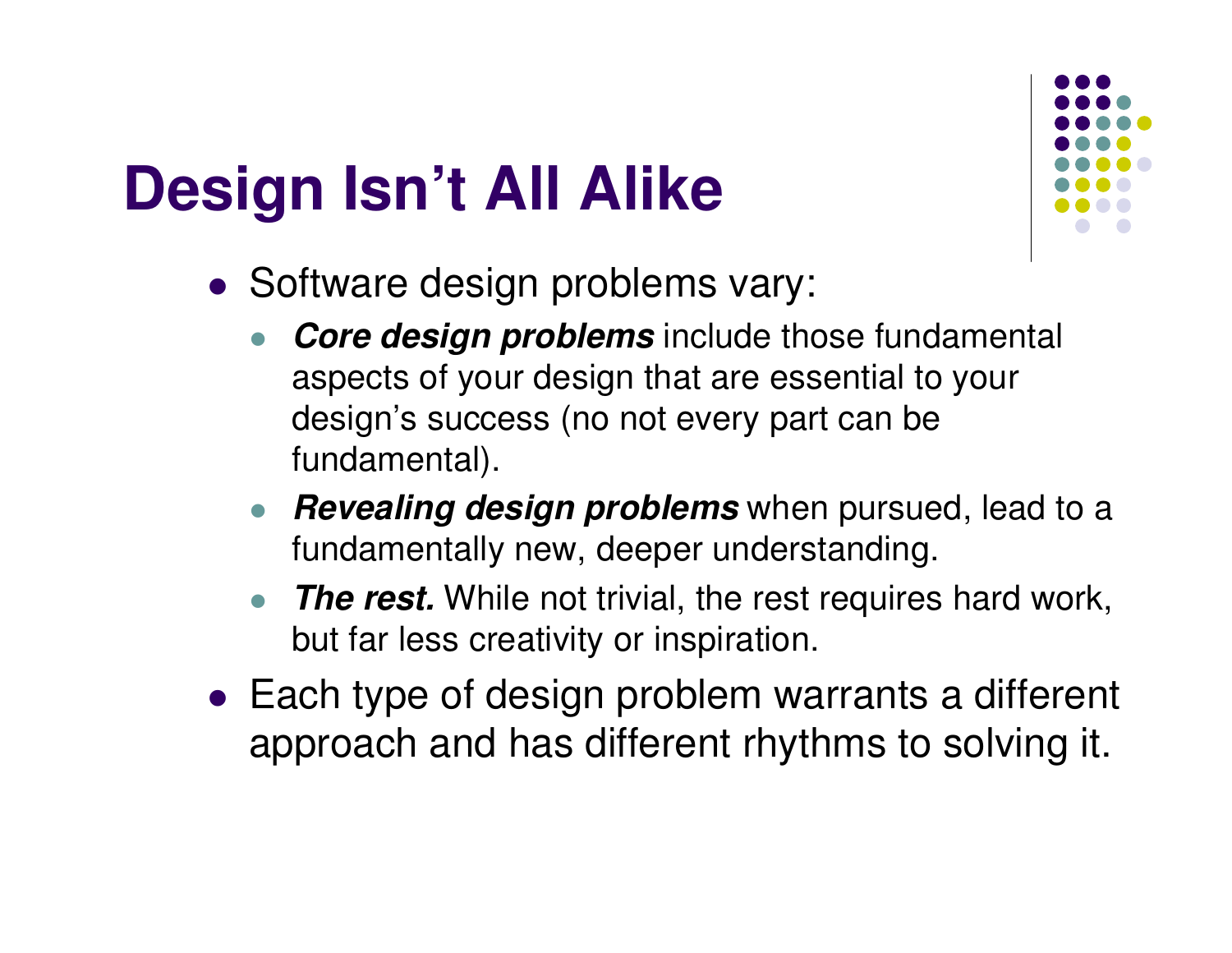## **Core Design Problems**



Depending on your design requirements, you might nominate for the core:

- $\bullet$  Mechanisms that increase reliability. These could include the design of exception handling and recovery, or connecting and synchronizing with other systems
- $\bullet$ Mechanisms that increase performance
- Key objects in a domain model
- $\bullet$ The design of important control centers
- $\bullet$ Algorithms
- $\bullet$  Mechanisms that enable specific areas of your software to adapt and flex
	- To changing environmental conditions
	- To evolving requirements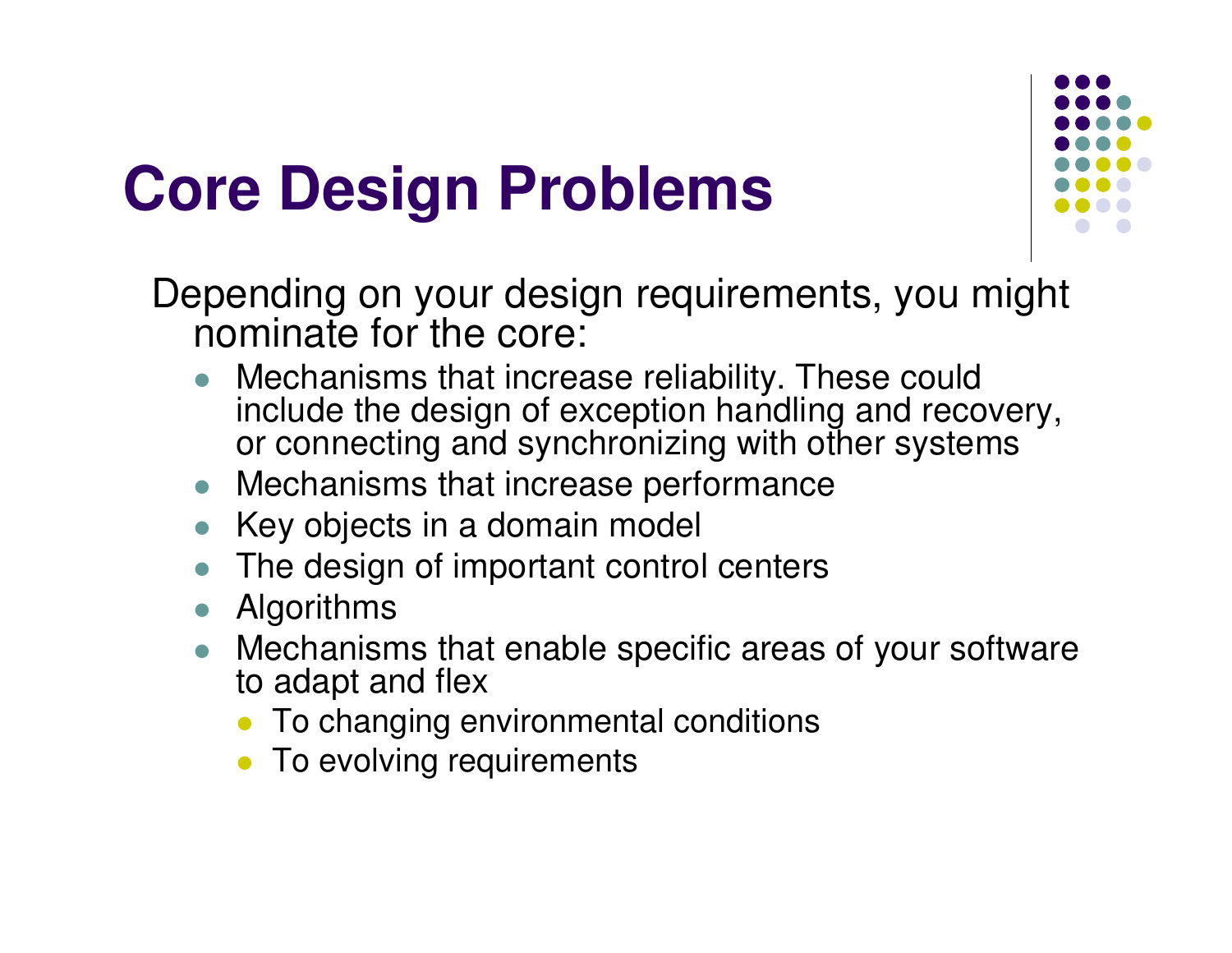### **How Do You Decide What's Core?**

- What are the consequences of fudging on that part of the design?
	- Would the project fail or other parts of your design be severely impacted? Then it's core.
	- When people have fundamentally different expectations, dig deeper. Someone may know something that others have ignored.
- Whether you classify something as part of the core or not, you'll still have to deal with it—it's <sup>a</sup> matter of emphasis.
	- Give design tasks the attention they deserve and be clear on your priorities.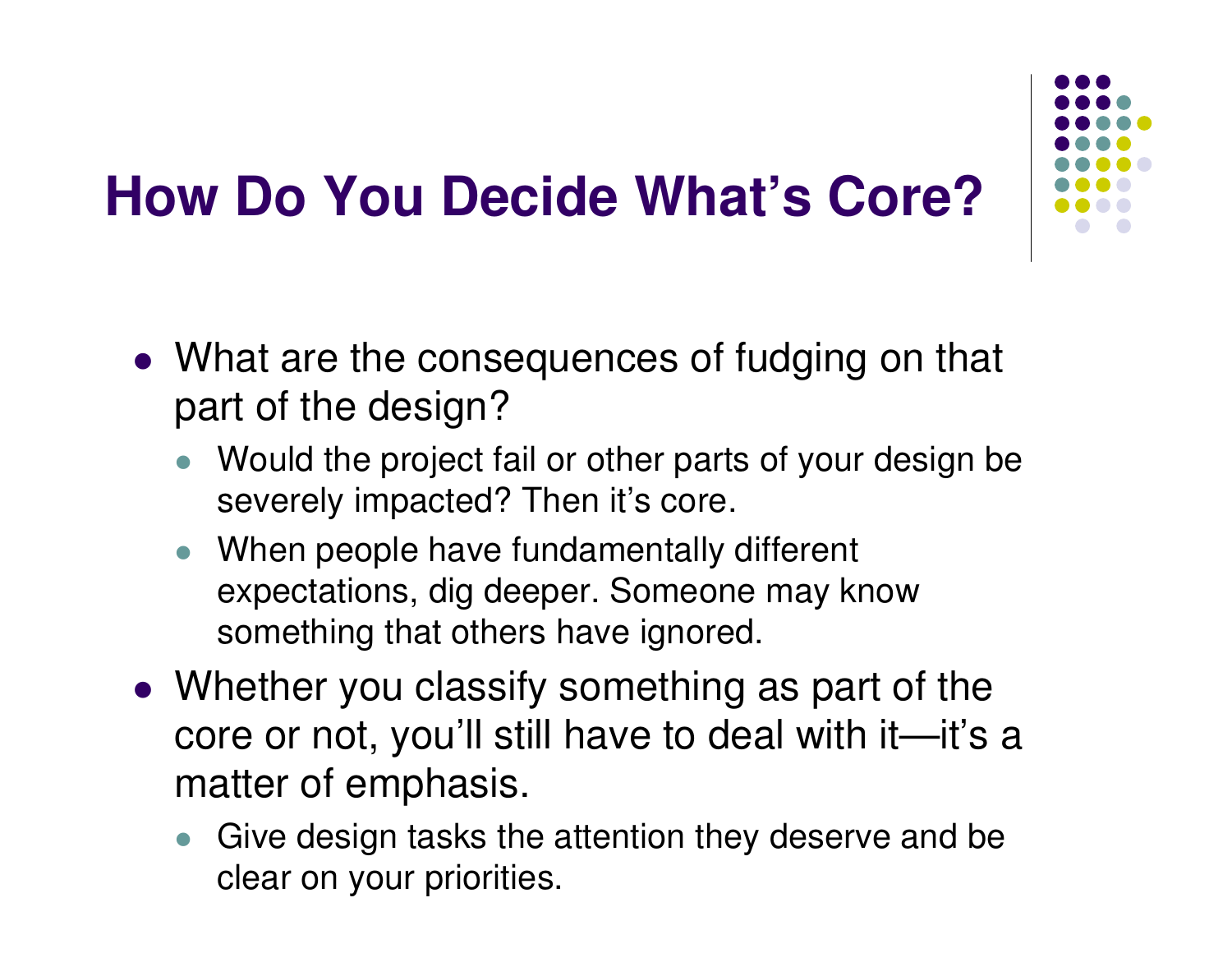### **Sorting Out The Rest From The Core**



- If you know that something is just basic design work that has to be there, nothing special, nothing fancy, it's probably part of the rest.
	- $\bullet$  What about exception handling? Why isn't the 90% of your design work that supports the unhappy path scenarios a core design task? Well, depending on your project, they might be.
- Core problems should be given more attention. That doesn't mean the rest gets slighted. The rest just isn't at the top of your list.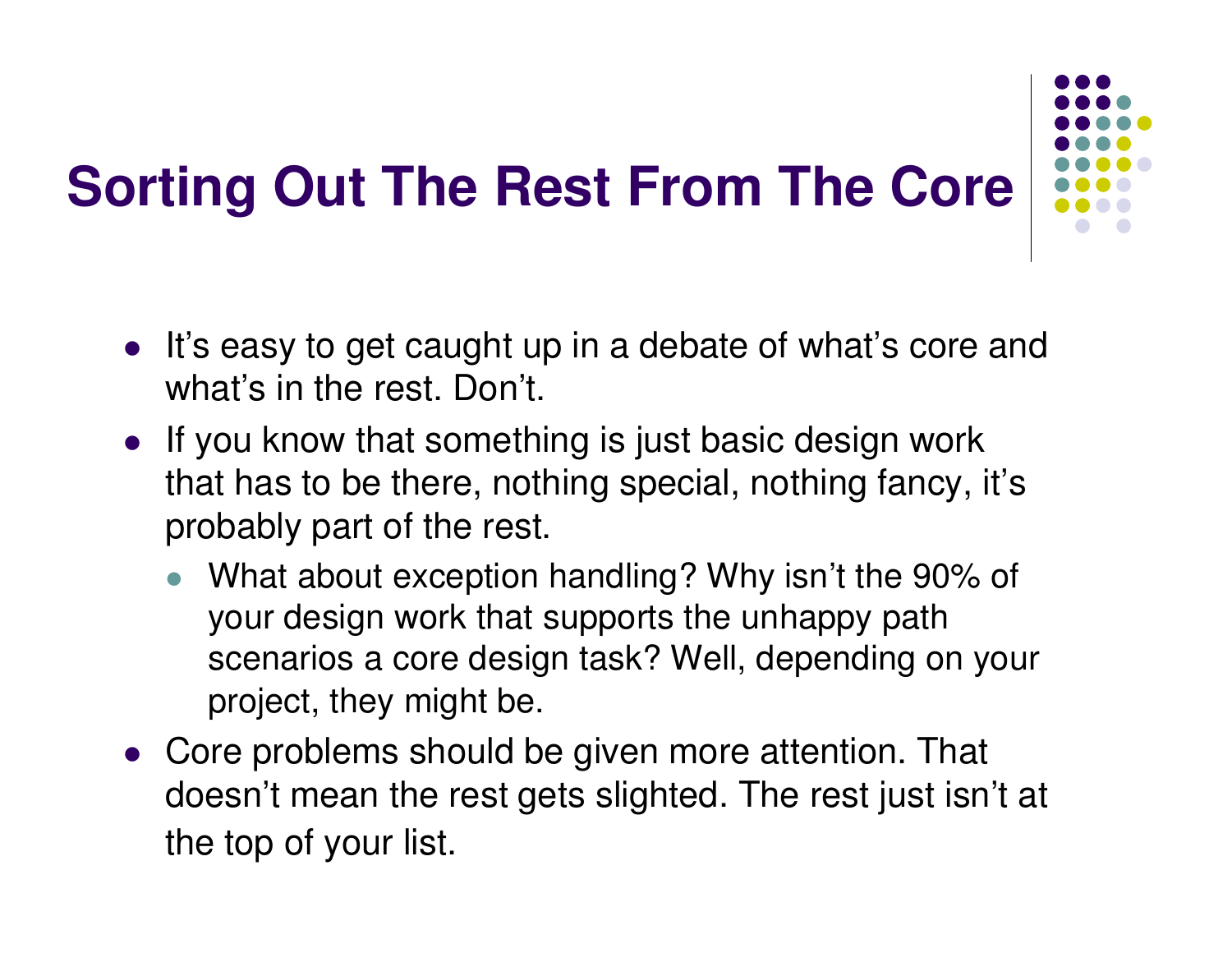### **Revealing Design Problems**

- Sometimes you discover <sup>a</sup> core problem to be revealing, too.
- What distinguishes revealing problems is their degree of difficulty and the element of surprise, discovery and invention.
- Revealing design problems are always hard. They may be hard because...
	- $\bullet$  Coming up with <sup>a</sup> solution is difficult—even though implementing it may be straightforward.
	- They may not have <sup>a</sup> simple, elegant solution.
	- $\bullet$  They may not be solvable in <sup>a</sup> general fashion—each maddening detail may have to be tamed, one at <sup>a</sup> time.
	- $\bullet$  They may require you to invent things that you have never before imagined.

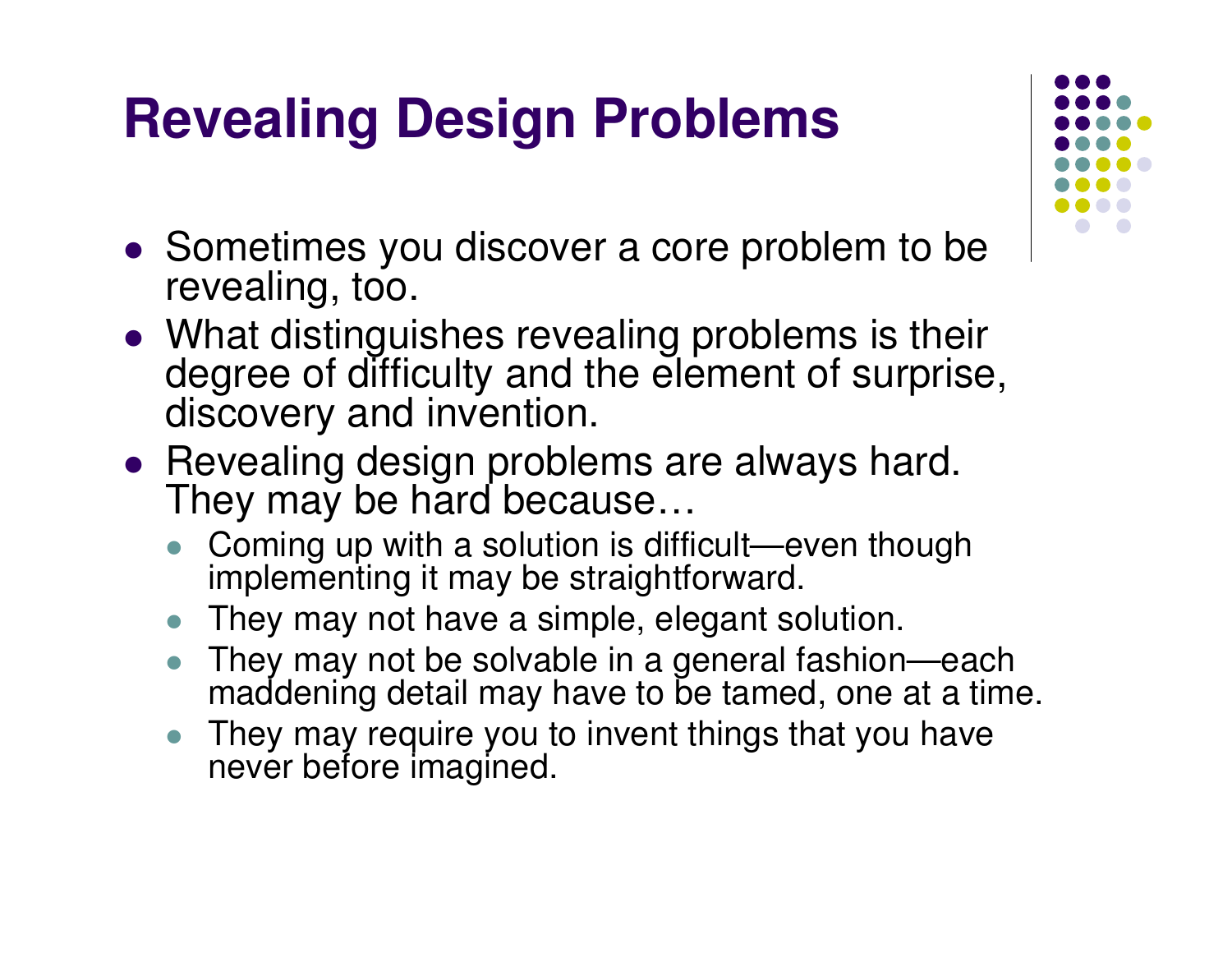## **Example: Redefining the Problem**

- $\bullet$  Often, redefining <sup>a</sup> problem doesn't simplify; it just opens up new possibilities.
	- In Java, C#, or Smalltalk, memory is automatically recovered from objects that are no longer used. Early implementations used reference counting to manage memory. This technique is simple, but very expensive. To speed up garbage collection algorithms, implementers of the languages redefined the problem—and now use sophisticated scavenging algorithms.

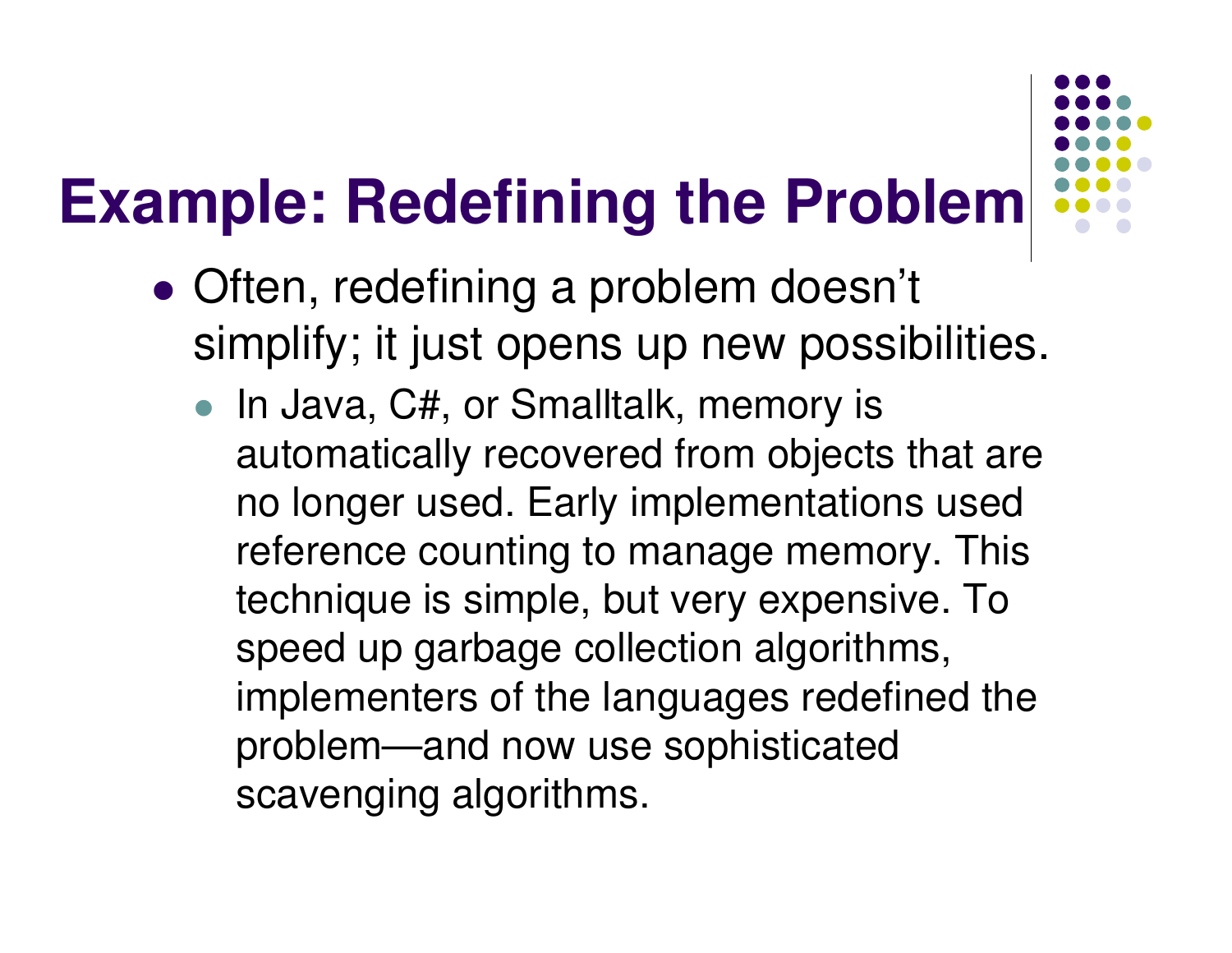### **Some Revealing Problems Are** *Really* **Hard**

Wicked problem characteristics:

- $\bullet$ They are hard to state concisely
- They can be symptoms of other problems
- Solutions are open to value judgments
- Solutions can be fuzzy or hard to describe
- There is no obvious way to verify that a proposed solution fixes the problem
- Their solutions have unforeseen consequences
- . . . they are "tamed" not "solved".

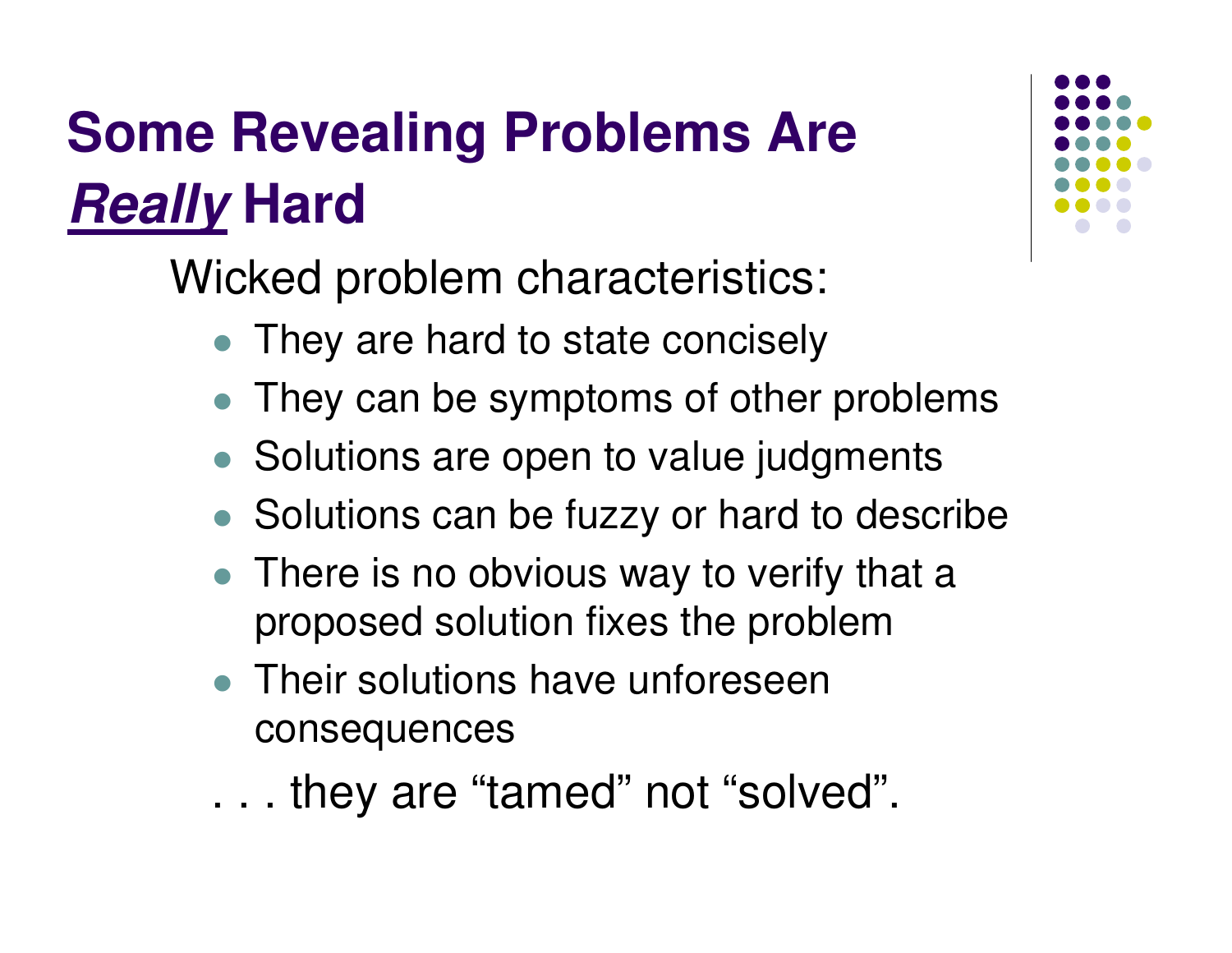### **Observations On Solving Wicked Problems**

- To solve, you need to make connections between the problem and your past experiences and then experiment, extrapolate, combine partial solutions, and think.
- They either demand your undivided attention or lurk in your background thoughts.
- You may not get it right the first, second, or third try. They are hard to schedule.
- They cannot be solved by committee, although <sup>a</sup> proposed solution can be tuned by <sup>a</sup> group.

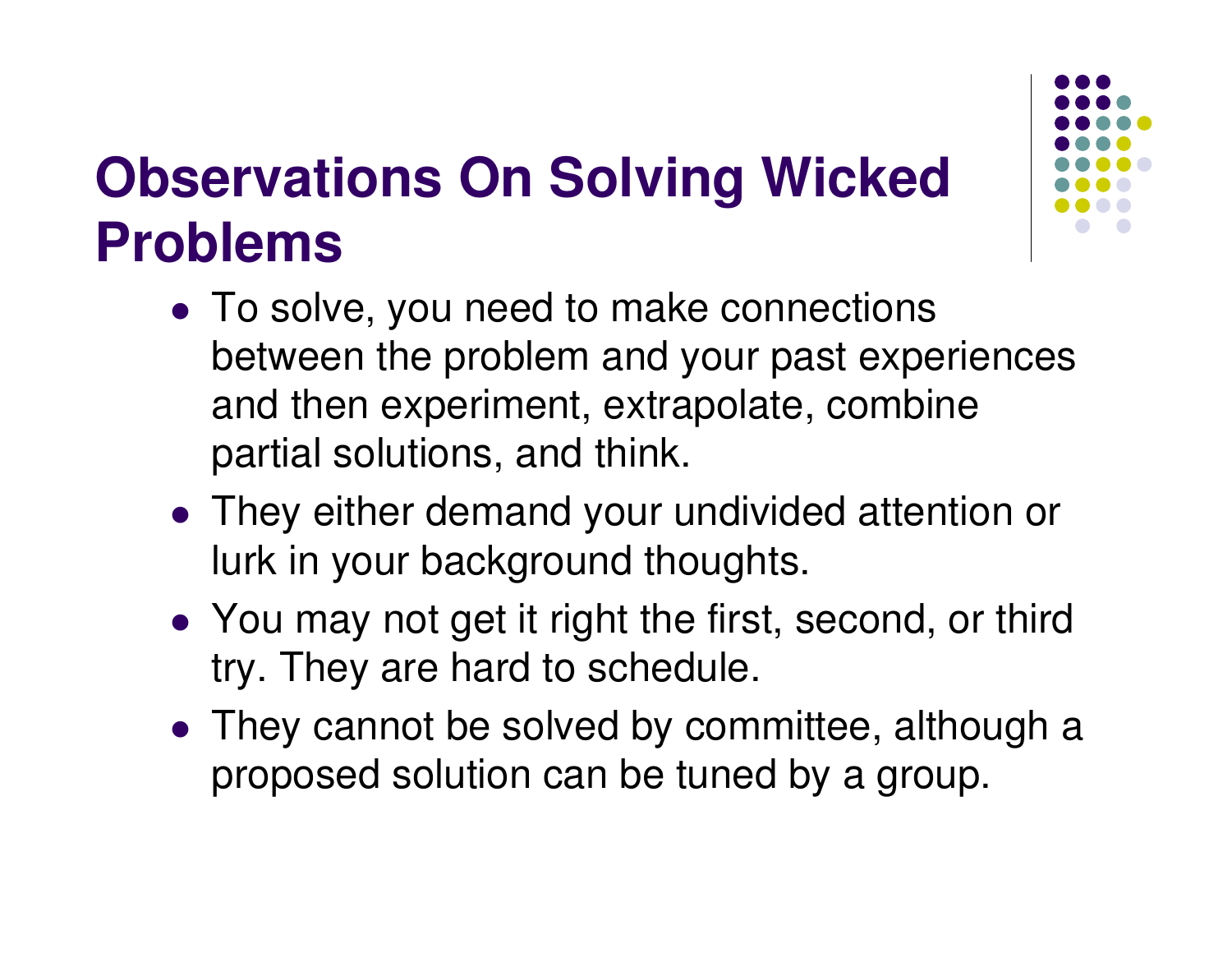## **Agility Recognizes Design Values**

- Agile designers acknowledge that:
	- $\bullet$  Not all problems are alike. No single solution or approach fits all situations.
	- Agility isn't <sup>a</sup> single event; it's an ongoing process. Learn as you do.
	- $\bullet$  Modeling should have <sup>a</sup> specific purpose. Documentation should add value.
- Articulate your design values and then focus on what's important.
- Sharpen your seeing, shaping, and problem solving skills.